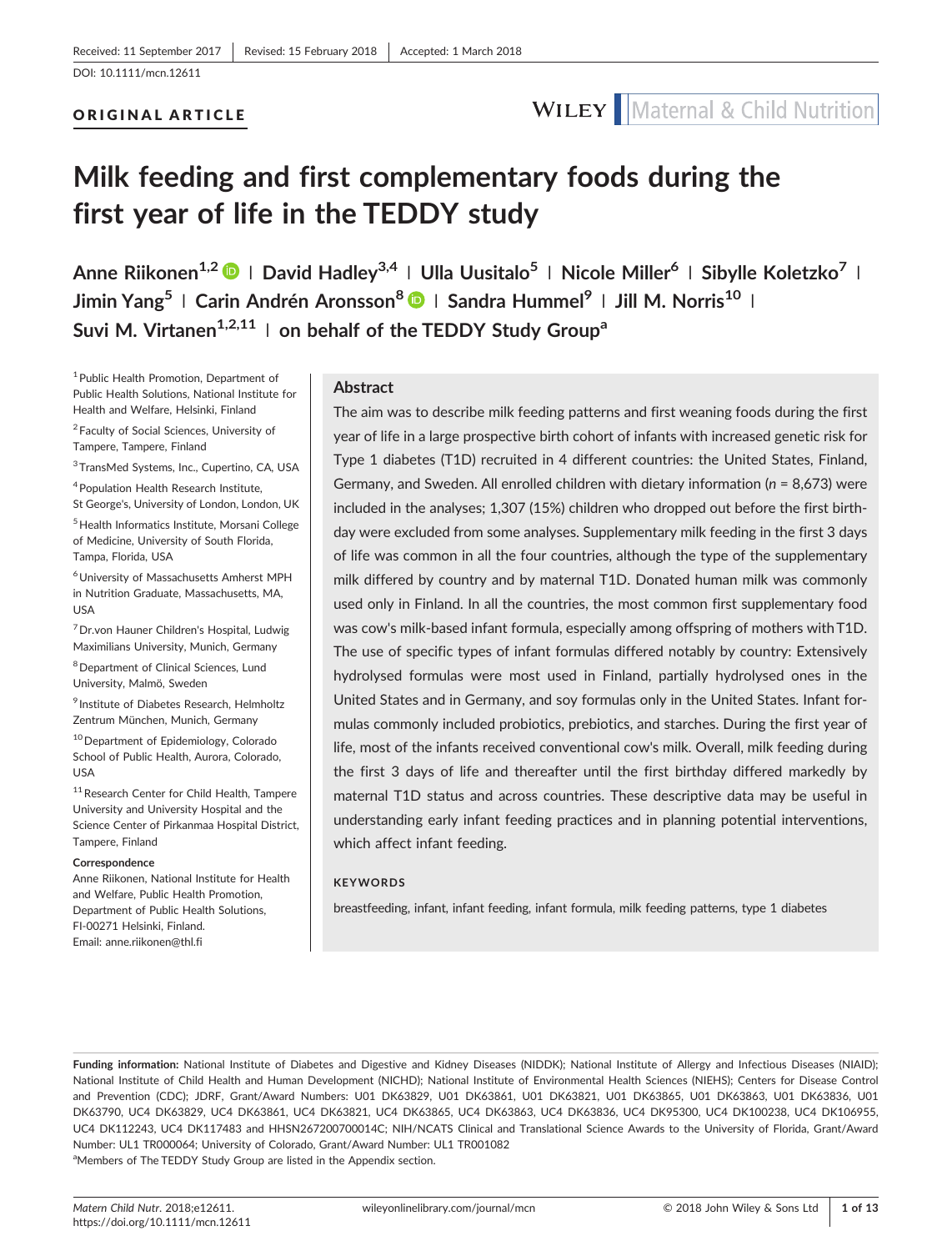# 2 of 13 WILEY-WILEY-Maternal & Child Nutrition

# **1** | **INTRODUCTION**

Exclusive breastfeeding for at least the first 4 months of life is recommended by European and U.S. authorities (EFSA Panel on Dietetic Products, Nutrition and Allergies, 2009; European Society for Paediatric Gastroenterology Hepatology and Nutrition Committee on Nutrition et al., 2009; Greer et al., 2008), and for at least the first 6 months by the World Health Organization (WHO, 2015). WHO recommends the continuation of breastfeeding, along with complementary foods, until the age of 2 years. The definition of exclusive breastfeeding by WHO implies that the infant receives only human milk (including donated human milk) and no other liquids or solids except for oral rehydration solutions, drops, or syrups consisting of vitamins, mineral supplements, or medicines (WHO, 2008). Complementary foods defined by the WHO include any nutrient‐containing foods or liquids other than human milk given to infants at the time of weaning (WHO, 2001). Therefore, infant formula is considered a complementary food by WHO.

Infant feeding patterns have changed over recent decades and differ markedly between countries in spite of similar international recommendations (American Academy of Pediatrics, 2012; Nordic Council of Ministers, 2014; WHO, 2001; WHO, 2015). Infant formula is often the first food other than human milk to which an infant is exposed in high-income and mid-income countries (Erkkola et al., 2010; Grummer‐Strawn, Scanlon, & Fein, 2008; Hornell, Hofvander, & Kylberg, 2001; Nucci et al., 2017; Rebhan, Kohlhuber, Schwegler, Koletzko, & Fromme, 2009; Schiess et al., 2010). Feeding practices, for example, giving supplementary milk to the infant, on the maternity ward may affect later infant feeding patterns (Blomquist, Jonsbo, Serenius, & Persson, 1994; Erkkola et al., 2010; Kramer et al., 2001). Variation in feeding practices in maternity wards may account for differences in infant feeding habits between nations. In many countries, it has been very common to supplement human milk with infant formula while infants were still in the hospital (Blomquist et al., 1994; Erkkola et al., 2010; Grummer‐Strawn et al., 2008), although the United Nations Children's Fund (UNICEF) recommends that formula should be given to breastfed infants in the hospital only if medically indicated (UNICEF, 2015). If supplementary milk is needed on the maternity ward, donated human milk is an option where available (Schiess et al., 2010).

The feeding patterns of infants born to mothers with Type 1 diabetes (T1D) may differ for reasons related to the mother or the offspring (Hummel et al., 2007; Hummel et al., 2014). Mothers with T1D have a higher risk for giving birth by caesarean section and facing difficulties to initiate and continue breastfeeding (Hummel et al., 2007; Hummel et al., 2014; Sorkio et al., 2010). Infants of diabetic mothers are prone to hypoglycemia (Nold & Georgieff, 2004) and may therefore be more likely to receive supplementary feeding. On the other hand, both early introduction of cow's milk and a short breastfeeding duration have been reported to be associated with increased risk of clinical and preclinical T1D, but the findings remain inconsistent (H. Holmberg et al., 2007; Norris et al., 2003; Virtanen et al., 1991; Virtanen et al., 2011; Wahlberg et al., 2006). Further, the amount of cow's milk consumed in infancy and early childhood has been linked to the development of T1D in prospective studies

#### **Key messages**

- Giving supplementary milk to the infant during the first 3 days was common in all the four countries.
- In all the countries, the most common first supplementary food was cow's milk‐based infant formula, especially among offspring of mothers with T1D.
- The use of specific types of infant formulas differed notably by country: extensively hydrolysed formulas were popular in Finland, partially hydrolysed ones in the United States and Germany, and soy formulas only in the United States.
- Infant formulas commonly included probiotics, prebiotics, and starches.
- During the first year of life, most infants received conventional cow's milk.

(Lamb et al., 2015; Virtanen et al., 1998; Virtanen et al., 2000; Virtanen et al., 2012; Wahlberg et al., 2006).

The weaning process is strongly associated with family characteristics such as maternal age, education, smoking, number of siblings, and presence of diabetes in the family (Erkkola et al., 2005; Sorkio et al., 2010), as has been also observed in the current study population (Andren Aronsson et al., 2015; Hummel et al., 2014).

The aim of the current study was to describe milk feeding patterns and first weaning foods during the first year of life and to compare whether the presence of T1D in the family is related to feeding patterns in a large birth cohort of infants recruited in four different countries (the United States, Finland, Germany, and Sweden) in the Environmental Determinants of Diabetes in the Young (TEDDY) study.

#### **2** | **METHODS**

#### **2.1** | **Study population**

For the present study, we analysed infant milk feeding patterns during the first year of life of children participating in the TEDDY study. The TEDDY study is a multicentre prospective cohort study of children with increased genetic risk for T1D, where the aim is to identify environmental factors that predispose to, or protect from, beta‐cell autoimmunity and T1D. Three clinical centres in the United States and three in European countries participated. Altogether 424,788 newborn infants were genetically screened between September 2004 and February 2010, and 21,589 infants were screened positive for T1D-associated human leukocyte antigens (HLA) genotypes, of which 8,676 enrolled in the study before the age of 4 months at the median recruitment age of 3.6 months (Hagopian et al., 2011). A detailed study design has been previously published (TEDDY Study Group, 2007; TEDDY Study Group, 2008). As of July 31, 2014, all the enrolled children in TEDDY (*n* = 8,676) were included in the present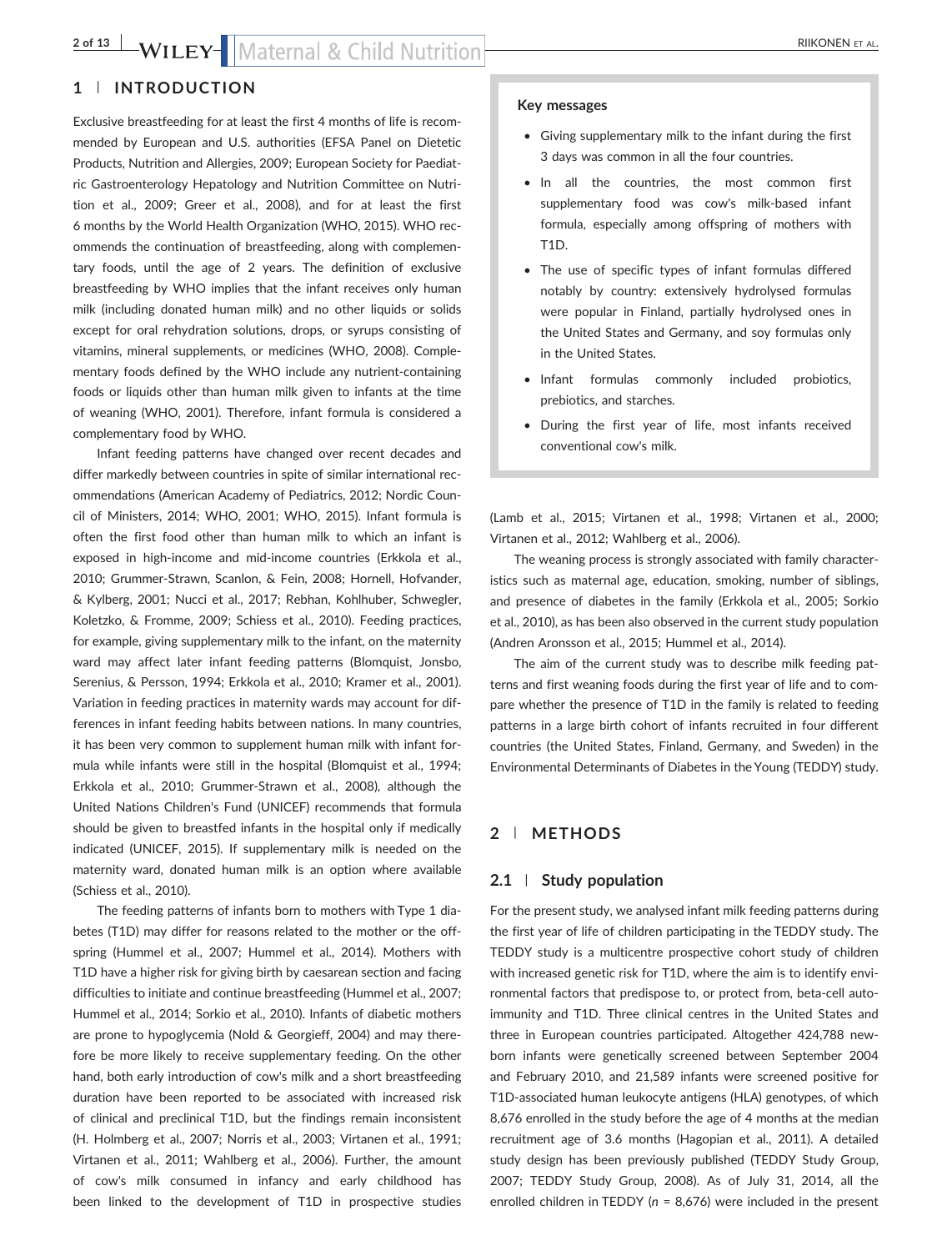study, with 3 children excluded due to missing dietary information and 1,307 (15%) children excluded from certain analyses because of ended study participation before the first birthday. Of these 8,676 children, 127 (3.4%) in the United States, 68 (3.7%) in Finland, 109 (18.3%) in Germany, and 53 (2.1%) in Sweden had a mother with T1D; and 263 (7.1%) in the United States, 101 (5.5%) in Finland, 110 (18.5%) in Germany, and 118 (4.7%) in Sweden had a father or sibling with T1D. Infants of mothers with gestational diabetes were included the study's general population.

### **2.2** | **Collection of dietary data**

Children identified with eligible HLA‐genotypes were invited to join the TEDDY study before 4 months of age. During the first year of the study, environmental exposures, including diet, of the participants were followed, with a clinic visit when the child was 3, 6, 9, and 12 months of age. Information about diet included the duration of exclusive and overall breastfeeding, first solid foods introduced, and the type of infant formulas used during the first year of life. The parents (or primary caretaker) recorded all the feeding information in a TEDDY notebook that was given at the 3‐month clinic visit. Clinical staff reviewed the booklet with primary caretaker at each clinic visit and entered the information into the TEDDY database. Breastfeeding duration and the infant's age at first introduction of infant formula or other complementary foods were expressed in weeks. Exclusive breastfeeding was defined to include small amounts of water and dietary supplements in addition to breast milk or donated human milk. This definition is in line with the WHO definition (WHO, 2008). The definition of overall breastfeeding included any breastfeeding, even in small amounts, and in combination with other foods.

Information about the types of infant formulas was categorized and coded into the TEDDY database by the type of protein source (cow's milk, whey only, casein only, soy, and amino acids only), by the degree of processing (nonhydrolysed, partially hydrolysed, extensively hydrolysed, or unknown) and by additions of ingredients in infant formula (e.g., starches, prebiotics, and probiotics), or by deletions of them (e.g., lactose free). Infant formulas were categorized into five groups for analysis: cow's milk‐based infant formula, extensively hydrolysed infant formula (which included amino acid‐based infant formulas), partially hydrolysed infant formula, soy formula, and unknown. The first complementary foods introduced after exclusive breastfeeding were categorized into another five groups: infant formula, root vegetables, fruit and berries, rice, and other (which included the following foods: spinach, peas/green beans, cabbages, squash/pumpkin, tomato or tomato sauce, corn, other vegetable, wheat, barley, oat, rye, pork, beef, poultry, other kinds of meat, sausage/hot dogs, fish or other seafood, egg, milk products, regular cow's milk or ice cream, and soy milk and other soy products). Feeding results regarding the first introduced complementary foods were separated into two groups, from birth and after 3 days of age, to examine which first complementary foods were introduced during the first 3 days of life (hypothetically in the maternity wards) and which came later. As the average length of time that mothers stay in the maternity ward after giving birth varies between mothers

and between countries, the period of the first 3 days was chosen as a "proxy" for maternity ward stay duration so that results would be comparable between countries. The families did not receive any recommendations or advice regarding infant feeding practices during the TEDDY clinic visits.

## **2.3** | **Statistical analysis**

Data was frozen as of July 31, 2014. Tables of frequencies, summary statistics, and statistical analyses were produced using Stata version 11. For analyses of exposures up to 1 year of age, only subjects who participated in TEDDY for at least 1 year were included. Data was analysed in three groups: infants of mothers with T1D, infants with a father or sibling with T1D, and the general population. As results were similar between subjects from the general population and those with a father or sibling with T1D, results are shown in the categories of infants of mothers with T1D and other infants, and by country. If these two groups did not differ, the results are shown by country. For comparisons of median duration of feeding in maternal T1D status groups by country, the Wilcoxon rank‐sum test was used, while the comparison of two population proportions was carried out using the *z*‐score test. Comparisons of proportions across countries for food groups, split by maternal T1D status, utilized chi-square tests (six degrees of freedom), with Fisher's exact test when a table cell contained five or less observations.

# **3** | **RESULTS**

# **3.1** | **Characteristics in relation to maternal T1D status and country**

There were several differences in maternal and child characteristics by maternal T1D and by country (Table 1). All characteristics groups showed significant differences between countries, by maternal T1D group, except mother's first child, smoking during pregnancy, body mass index (only maternal T1D), and sex (both maternal T1D and father or sibling with T1D groups; *p* < .05). In general, mothers with T1D had a higher body mass index, more often had a caesarean section and had babies with a higher birth weight and lower Apgar scores in comparison to other mothers. There were significant differences in the median duration of exclusive and overall breastfeeding by maternal T1D and by country (Table 1).

# **3.2** | **Feeding patterns in the first 3 days of life in relation to maternal T1D status and country**

There were significant differences in feeding patterns during the first 3 days of life by maternal T1D and by country (Table 2). In all countries, except Finland, infants of mothers with T1D exclusively received human milk in the first 3 days less frequently compared with others (*p* < .01; Table 2). Interestingly, Finland had the highest proportion of infants who exclusively received human milk but the lowest for exclusively receiving the infant's own mother's milk. Giving supplementary milk to the infant during the first 3 days was common in all four countries. Donated human milk as a supplement to the infant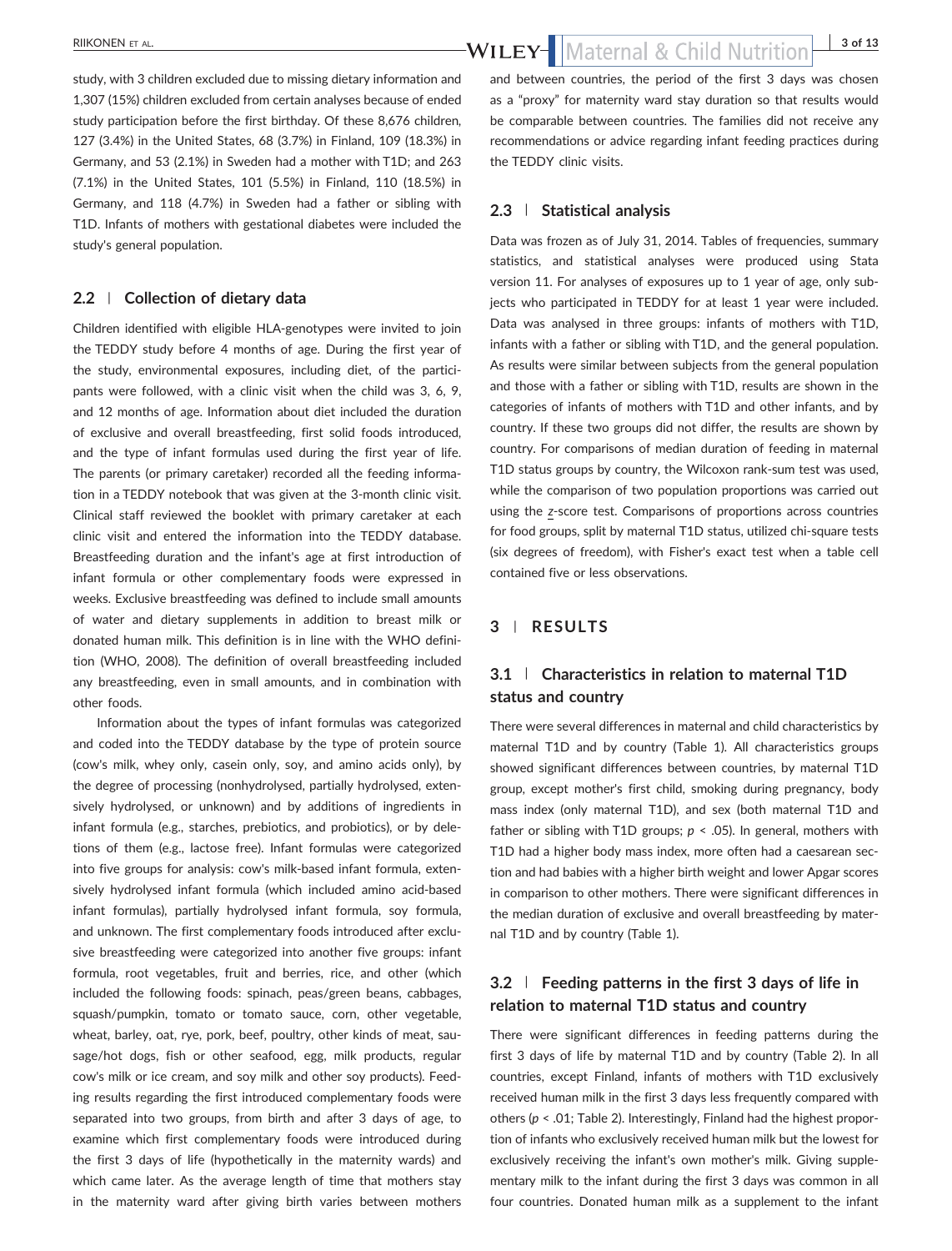| $\circ$<br>1<br>23.0 (20.6-26.2)<br>35.0 (0.5-137.0)<br>40 (38.3-40.0)<br>$3,445$ (3,100 - 3,740)<br>Other n 486<br>199.5 (56.0-<br>$32(28 - 35)$<br>304.0)<br>49.6<br>94.1<br>48.1<br>90.1<br>19.1<br>31.7<br>172<br>172<br>13<br>$\circ$<br>$\sim$<br>$\sigma$<br>$\circ$<br>$\circ$<br>3,615 <sup>b</sup> (3,175-3,960)<br>167.0 (35.0-314.0)<br>Mother with T1D<br>23.8 <sup>b</sup> (23.8-27.1)<br>38.4 <sup>b</sup> (38.0-40.0)<br>$7.0b$ (0.5-61.0)<br>$31(29-35)$<br>$n = 109$<br>86.1 <sup>b</sup><br>50.5 <sup>b</sup><br>92.8<br>53.2<br>51.8<br>22.2<br>26<br>26<br>$\circ$<br>$\overline{ }$<br>$\circ$<br>$\circ$<br>$\overline{ }$<br>$\overline{\phantom{0}}$<br>$\circ$<br>Other $n = 1,765$<br>23.3 (21.1-25.9)<br>21.0 (0.5-84.0)<br>40 (39.0-40.3)<br>247.0 (124.0-<br>3,550 (3,200-<br>3,880)<br>$30(27-33)$<br>365.0)<br>87.0<br>48.6<br>15.5<br>44.5<br>95.3<br>14.2<br>344<br>396<br>$\overline{Q}$<br>56<br>21<br>4<br>4<br>$\mathbf{\Omega}$<br>4<br>$3,740^{b}$ $(3,395-4,100)$<br>189.5 (63.0-365.0)<br>Mother with T1D<br>$n = 68$<br>23.9 <sup>b</sup> (22.6-27.3)<br>$37^b$ (36.2-38.2)<br>$15.0(3.8-63.0)$<br>29 (25-33.5)<br>$\mathbf{a}$<br>$62.7^{b}$<br>67.7<br>63.2<br>50.9<br>98.2<br>21.5<br>$13$<br>13<br>$\overline{a}$<br>$\overline{a}$<br>$\circ$<br>$\circ$<br>$\sim$<br>$\circ$<br>S<br>24.1 (21.5-28.4)<br>Other $n = 3,596$<br>40.0 (38.0-40.0)<br>3,439 (3,070-<br>$7.0 (0.5 - 56.0)$<br>174.0 (42.0-<br>$30(26 - 34)$<br>3,750)<br>365.0)<br>2461<br>1227<br>35.0<br>79.5<br>49.5<br>226<br>40.1<br>89.7<br>10.7<br>123<br>149<br>946<br>$\sim$<br>3,582 (3,070-3,894)<br>84.0 <sup>b</sup> (28.0-280.0)<br>Mother with T1D<br>$n = 127$<br>$37.5b$ (36.0-38.0)<br>24.0 (21.8-28.1)<br>$0.5^{\rm b}$ (0.5-7.0)<br>29 (26-33)<br>67.5 <sup>b</sup><br>57.6 <sup>b</sup><br>46.5<br>51.5<br>92.3<br>9.9<br>26<br>75<br>75<br>36<br>5<br>∘<br>${}^{\circ}$<br>$\circ$<br>$\overline{ }$<br>Breastfeeding duration (days)<br>5 min Apgar score $\geq$ 9 (%)<br>more than high school (%)<br>Maternal pre-pregnancy<br>Gestational age (weeks)<br>Mother's first child (%)<br>Caesarean section (%)<br>Maternal characteristics<br>Maternal age (years)<br>Characteristics group <sup>a</sup><br>Maternal education,<br>Missing data (n)<br>Missing data (n)<br>Missing data (n)<br>Missing data (n)<br>Missing data (n)<br>Missing data (n)<br>Missing data (n)<br>Missing data (n)<br>Missing data (n)<br>Child characteristics<br>Smoked during<br>Birth weight (g)<br>pregnancy (%)<br>$BM$ (kg/m <sup>2</sup> )<br>Sex, girls (%)<br>Exclusive<br>Overall | $\sf H$<br>The United States n | 3,723 | Finland $n = 1,833$ | Germany $n = 595$ | Sweden $n = 2,525$               |                         |
|-------------------------------------------------------------------------------------------------------------------------------------------------------------------------------------------------------------------------------------------------------------------------------------------------------------------------------------------------------------------------------------------------------------------------------------------------------------------------------------------------------------------------------------------------------------------------------------------------------------------------------------------------------------------------------------------------------------------------------------------------------------------------------------------------------------------------------------------------------------------------------------------------------------------------------------------------------------------------------------------------------------------------------------------------------------------------------------------------------------------------------------------------------------------------------------------------------------------------------------------------------------------------------------------------------------------------------------------------------------------------------------------------------------------------------------------------------------------------------------------------------------------------------------------------------------------------------------------------------------------------------------------------------------------------------------------------------------------------------------------------------------------------------------------------------------------------------------------------------------------------------------------------------------------------------------------------------------------------------------------------------------------------------------------------------------------------------------------------------------------------------------------------------------------------------------------------------------------------------------------------------------------------------------------------------------------------------------------------------------------------------------------------------------------------------------------------------------------------------------------------------------------------------------------------------------------------------------------------------------|--------------------------------|-------|---------------------|-------------------|----------------------------------|-------------------------|
|                                                                                                                                                                                                                                                                                                                                                                                                                                                                                                                                                                                                                                                                                                                                                                                                                                                                                                                                                                                                                                                                                                                                                                                                                                                                                                                                                                                                                                                                                                                                                                                                                                                                                                                                                                                                                                                                                                                                                                                                                                                                                                                                                                                                                                                                                                                                                                                                                                                                                                                                                                                                             |                                |       |                     |                   | Mother with T1D<br>$n = 53$      | Other $n = 2,472$       |
|                                                                                                                                                                                                                                                                                                                                                                                                                                                                                                                                                                                                                                                                                                                                                                                                                                                                                                                                                                                                                                                                                                                                                                                                                                                                                                                                                                                                                                                                                                                                                                                                                                                                                                                                                                                                                                                                                                                                                                                                                                                                                                                                                                                                                                                                                                                                                                                                                                                                                                                                                                                                             |                                |       |                     |                   |                                  |                         |
|                                                                                                                                                                                                                                                                                                                                                                                                                                                                                                                                                                                                                                                                                                                                                                                                                                                                                                                                                                                                                                                                                                                                                                                                                                                                                                                                                                                                                                                                                                                                                                                                                                                                                                                                                                                                                                                                                                                                                                                                                                                                                                                                                                                                                                                                                                                                                                                                                                                                                                                                                                                                             |                                |       |                     |                   | $31(28-33)$                      | $31(28-34)$             |
|                                                                                                                                                                                                                                                                                                                                                                                                                                                                                                                                                                                                                                                                                                                                                                                                                                                                                                                                                                                                                                                                                                                                                                                                                                                                                                                                                                                                                                                                                                                                                                                                                                                                                                                                                                                                                                                                                                                                                                                                                                                                                                                                                                                                                                                                                                                                                                                                                                                                                                                                                                                                             |                                |       |                     |                   | 24.8 <sup>b</sup> (22.8-28.0)    | 23.2 (21.2-26.3)        |
|                                                                                                                                                                                                                                                                                                                                                                                                                                                                                                                                                                                                                                                                                                                                                                                                                                                                                                                                                                                                                                                                                                                                                                                                                                                                                                                                                                                                                                                                                                                                                                                                                                                                                                                                                                                                                                                                                                                                                                                                                                                                                                                                                                                                                                                                                                                                                                                                                                                                                                                                                                                                             |                                |       |                     |                   |                                  | 52                      |
|                                                                                                                                                                                                                                                                                                                                                                                                                                                                                                                                                                                                                                                                                                                                                                                                                                                                                                                                                                                                                                                                                                                                                                                                                                                                                                                                                                                                                                                                                                                                                                                                                                                                                                                                                                                                                                                                                                                                                                                                                                                                                                                                                                                                                                                                                                                                                                                                                                                                                                                                                                                                             |                                |       |                     |                   | 41.5                             | 47.4                    |
|                                                                                                                                                                                                                                                                                                                                                                                                                                                                                                                                                                                                                                                                                                                                                                                                                                                                                                                                                                                                                                                                                                                                                                                                                                                                                                                                                                                                                                                                                                                                                                                                                                                                                                                                                                                                                                                                                                                                                                                                                                                                                                                                                                                                                                                                                                                                                                                                                                                                                                                                                                                                             |                                |       |                     |                   | 12                               | 548                     |
|                                                                                                                                                                                                                                                                                                                                                                                                                                                                                                                                                                                                                                                                                                                                                                                                                                                                                                                                                                                                                                                                                                                                                                                                                                                                                                                                                                                                                                                                                                                                                                                                                                                                                                                                                                                                                                                                                                                                                                                                                                                                                                                                                                                                                                                                                                                                                                                                                                                                                                                                                                                                             |                                |       |                     |                   | 75.6                             | 72.4                    |
|                                                                                                                                                                                                                                                                                                                                                                                                                                                                                                                                                                                                                                                                                                                                                                                                                                                                                                                                                                                                                                                                                                                                                                                                                                                                                                                                                                                                                                                                                                                                                                                                                                                                                                                                                                                                                                                                                                                                                                                                                                                                                                                                                                                                                                                                                                                                                                                                                                                                                                                                                                                                             |                                |       |                     |                   | 12                               | 577                     |
|                                                                                                                                                                                                                                                                                                                                                                                                                                                                                                                                                                                                                                                                                                                                                                                                                                                                                                                                                                                                                                                                                                                                                                                                                                                                                                                                                                                                                                                                                                                                                                                                                                                                                                                                                                                                                                                                                                                                                                                                                                                                                                                                                                                                                                                                                                                                                                                                                                                                                                                                                                                                             |                                |       |                     |                   | 21.2                             | 13.0                    |
|                                                                                                                                                                                                                                                                                                                                                                                                                                                                                                                                                                                                                                                                                                                                                                                                                                                                                                                                                                                                                                                                                                                                                                                                                                                                                                                                                                                                                                                                                                                                                                                                                                                                                                                                                                                                                                                                                                                                                                                                                                                                                                                                                                                                                                                                                                                                                                                                                                                                                                                                                                                                             |                                |       |                     |                   |                                  | $\frac{8}{3}$           |
|                                                                                                                                                                                                                                                                                                                                                                                                                                                                                                                                                                                                                                                                                                                                                                                                                                                                                                                                                                                                                                                                                                                                                                                                                                                                                                                                                                                                                                                                                                                                                                                                                                                                                                                                                                                                                                                                                                                                                                                                                                                                                                                                                                                                                                                                                                                                                                                                                                                                                                                                                                                                             |                                |       |                     |                   |                                  |                         |
|                                                                                                                                                                                                                                                                                                                                                                                                                                                                                                                                                                                                                                                                                                                                                                                                                                                                                                                                                                                                                                                                                                                                                                                                                                                                                                                                                                                                                                                                                                                                                                                                                                                                                                                                                                                                                                                                                                                                                                                                                                                                                                                                                                                                                                                                                                                                                                                                                                                                                                                                                                                                             |                                |       |                     |                   | 3,800 <sup>b</sup> (3,440-4,230) | 3,595 (3,260-<br>3,935) |
|                                                                                                                                                                                                                                                                                                                                                                                                                                                                                                                                                                                                                                                                                                                                                                                                                                                                                                                                                                                                                                                                                                                                                                                                                                                                                                                                                                                                                                                                                                                                                                                                                                                                                                                                                                                                                                                                                                                                                                                                                                                                                                                                                                                                                                                                                                                                                                                                                                                                                                                                                                                                             |                                |       |                     |                   | $\circ$                          |                         |
|                                                                                                                                                                                                                                                                                                                                                                                                                                                                                                                                                                                                                                                                                                                                                                                                                                                                                                                                                                                                                                                                                                                                                                                                                                                                                                                                                                                                                                                                                                                                                                                                                                                                                                                                                                                                                                                                                                                                                                                                                                                                                                                                                                                                                                                                                                                                                                                                                                                                                                                                                                                                             |                                |       |                     |                   | 38.3 <sup>b</sup> (37.7-39.6)    | 40 (38.9-40.9)          |
|                                                                                                                                                                                                                                                                                                                                                                                                                                                                                                                                                                                                                                                                                                                                                                                                                                                                                                                                                                                                                                                                                                                                                                                                                                                                                                                                                                                                                                                                                                                                                                                                                                                                                                                                                                                                                                                                                                                                                                                                                                                                                                                                                                                                                                                                                                                                                                                                                                                                                                                                                                                                             |                                |       |                     |                   | $\circ$                          |                         |
|                                                                                                                                                                                                                                                                                                                                                                                                                                                                                                                                                                                                                                                                                                                                                                                                                                                                                                                                                                                                                                                                                                                                                                                                                                                                                                                                                                                                                                                                                                                                                                                                                                                                                                                                                                                                                                                                                                                                                                                                                                                                                                                                                                                                                                                                                                                                                                                                                                                                                                                                                                                                             |                                |       |                     |                   | 97.0                             | 96.9                    |
|                                                                                                                                                                                                                                                                                                                                                                                                                                                                                                                                                                                                                                                                                                                                                                                                                                                                                                                                                                                                                                                                                                                                                                                                                                                                                                                                                                                                                                                                                                                                                                                                                                                                                                                                                                                                                                                                                                                                                                                                                                                                                                                                                                                                                                                                                                                                                                                                                                                                                                                                                                                                             |                                |       |                     |                   | 20                               | 893                     |
|                                                                                                                                                                                                                                                                                                                                                                                                                                                                                                                                                                                                                                                                                                                                                                                                                                                                                                                                                                                                                                                                                                                                                                                                                                                                                                                                                                                                                                                                                                                                                                                                                                                                                                                                                                                                                                                                                                                                                                                                                                                                                                                                                                                                                                                                                                                                                                                                                                                                                                                                                                                                             |                                |       |                     |                   | $39.6^{b}$                       | 14.2                    |
|                                                                                                                                                                                                                                                                                                                                                                                                                                                                                                                                                                                                                                                                                                                                                                                                                                                                                                                                                                                                                                                                                                                                                                                                                                                                                                                                                                                                                                                                                                                                                                                                                                                                                                                                                                                                                                                                                                                                                                                                                                                                                                                                                                                                                                                                                                                                                                                                                                                                                                                                                                                                             |                                |       |                     |                   | $\circ$                          | $\circ$                 |
|                                                                                                                                                                                                                                                                                                                                                                                                                                                                                                                                                                                                                                                                                                                                                                                                                                                                                                                                                                                                                                                                                                                                                                                                                                                                                                                                                                                                                                                                                                                                                                                                                                                                                                                                                                                                                                                                                                                                                                                                                                                                                                                                                                                                                                                                                                                                                                                                                                                                                                                                                                                                             |                                |       |                     |                   | 47.2                             | 49.5                    |
|                                                                                                                                                                                                                                                                                                                                                                                                                                                                                                                                                                                                                                                                                                                                                                                                                                                                                                                                                                                                                                                                                                                                                                                                                                                                                                                                                                                                                                                                                                                                                                                                                                                                                                                                                                                                                                                                                                                                                                                                                                                                                                                                                                                                                                                                                                                                                                                                                                                                                                                                                                                                             |                                |       |                     |                   |                                  |                         |
|                                                                                                                                                                                                                                                                                                                                                                                                                                                                                                                                                                                                                                                                                                                                                                                                                                                                                                                                                                                                                                                                                                                                                                                                                                                                                                                                                                                                                                                                                                                                                                                                                                                                                                                                                                                                                                                                                                                                                                                                                                                                                                                                                                                                                                                                                                                                                                                                                                                                                                                                                                                                             |                                |       |                     |                   | $0.5^{\rm b}$ (0.5-7.0)          | 28.0 (0.5-105.0)        |
|                                                                                                                                                                                                                                                                                                                                                                                                                                                                                                                                                                                                                                                                                                                                                                                                                                                                                                                                                                                                                                                                                                                                                                                                                                                                                                                                                                                                                                                                                                                                                                                                                                                                                                                                                                                                                                                                                                                                                                                                                                                                                                                                                                                                                                                                                                                                                                                                                                                                                                                                                                                                             |                                |       |                     |                   |                                  | $\circ$                 |
|                                                                                                                                                                                                                                                                                                                                                                                                                                                                                                                                                                                                                                                                                                                                                                                                                                                                                                                                                                                                                                                                                                                                                                                                                                                                                                                                                                                                                                                                                                                                                                                                                                                                                                                                                                                                                                                                                                                                                                                                                                                                                                                                                                                                                                                                                                                                                                                                                                                                                                                                                                                                             |                                |       |                     |                   | 191.0 (122.0-259.0)              | 210.0 (84.0-<br>283.0)  |
| $\circ$<br>$\sim$<br>$\circ$<br>${}^{\circ}$<br>$\circ$<br>23<br>$\circ$<br>Missing data (n)                                                                                                                                                                                                                                                                                                                                                                                                                                                                                                                                                                                                                                                                                                                                                                                                                                                                                                                                                                                                                                                                                                                                                                                                                                                                                                                                                                                                                                                                                                                                                                                                                                                                                                                                                                                                                                                                                                                                                                                                                                                                                                                                                                                                                                                                                                                                                                                                                                                                                                                |                                |       |                     |                   |                                  | $\sigma$                |

aAll characteristics groups showed significant differences (*p* < .05) between countries, by maternal T1D group, except mother's first child, smoking during pregnancy, BMI (only maternal T1D), and sex (both maternal T1D I. ᆱ 그<br>과 ⋑ ຼ<br>≏ີ  $\frac{1}{2}$ ⋋ □<br>。 erence: All characteristics groups showed signified.<br>and father or sibling with T1D groups). and father or sibling with T1D groups).

bsignificant difference between mothers with T1D versus other mothers within each country (p < .01). bSignificant difference between mothers with T1D versus other mothers within each country (*p* < .01).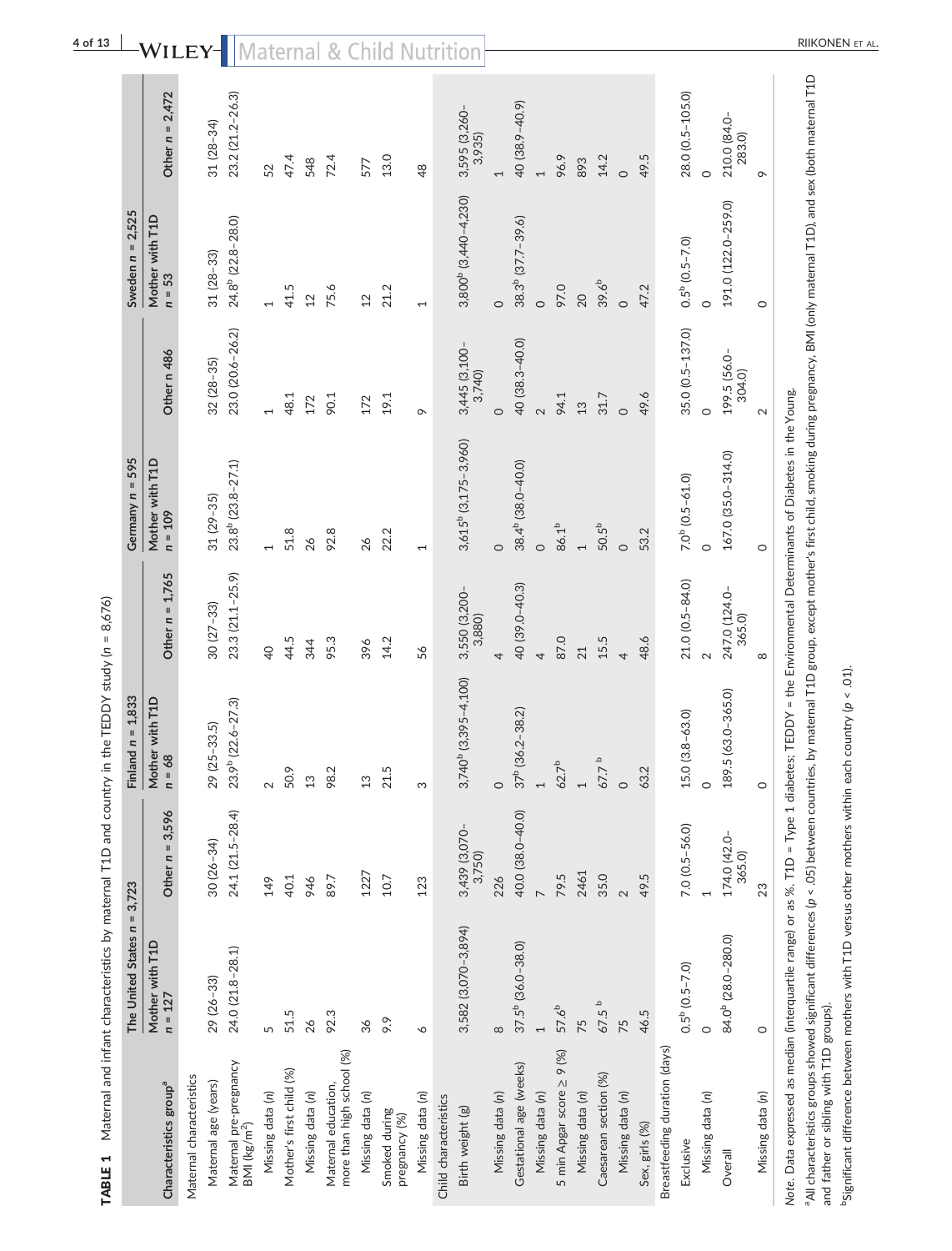| TABLE 2 Proportion (%) of infants by feeding type during the first 3 days of life in mothers with T1D and other mothers by country in TEDDY study (n = 8,676)                                                                                                                                                                                                                                                                                                                                                                                                                                                                                                                                       |                               |                      |                             |                      |                              |                    |                           |                      |  |
|-----------------------------------------------------------------------------------------------------------------------------------------------------------------------------------------------------------------------------------------------------------------------------------------------------------------------------------------------------------------------------------------------------------------------------------------------------------------------------------------------------------------------------------------------------------------------------------------------------------------------------------------------------------------------------------------------------|-------------------------------|----------------------|-----------------------------|----------------------|------------------------------|--------------------|---------------------------|----------------------|--|
|                                                                                                                                                                                                                                                                                                                                                                                                                                                                                                                                                                                                                                                                                                     | The United States $n = 3,723$ |                      | Finland $n = 1,833$         |                      | Germany $n = 595$            |                    | Sweden $n = 2,525$        |                      |  |
| Feeding type <sup>a</sup>                                                                                                                                                                                                                                                                                                                                                                                                                                                                                                                                                                                                                                                                           | Mother with T1D<br>$n = 127$  | $n = 3,596$<br>Other | Mother with T1D<br>$n = 68$ | $n = 1,765$<br>Other | Mother with T1D<br>$n = 109$ | $n = 486$<br>Other | Mother with T1D<br>n = 53 | $n = 2,472$<br>Other |  |
| Exclusively human milk feeding: own mother's milk and<br>donated human milk                                                                                                                                                                                                                                                                                                                                                                                                                                                                                                                                                                                                                         | 33.9                          | $51.3^{b}$           | 75.0                        | 68.4                 | 51.4                         | 74.5 <sup>b</sup>  | 28.3                      | $71.3^{b}$           |  |
| Exclusively own mother's milk <sup>c</sup>                                                                                                                                                                                                                                                                                                                                                                                                                                                                                                                                                                                                                                                          | 32.3                          | 50.9b                | 7.4                         | 24.1                 | 51.4                         | 74.5 <sup>b</sup>  | 24.5                      | 70.6 <sup>b</sup>    |  |
| Any human milk feeding <sup>d</sup>                                                                                                                                                                                                                                                                                                                                                                                                                                                                                                                                                                                                                                                                 | 89.8                          | 92.5                 | 100.0                       | 99.9                 | 93.6                         | 92.4               | 98.1                      | 98.8                 |  |
| Own mother's milk                                                                                                                                                                                                                                                                                                                                                                                                                                                                                                                                                                                                                                                                                   | 89.3                          | 92.3                 | 100.0                       | 566                  | 93.5                         | 92.4               | 98.0                      | 98.8                 |  |
| Donated human milk <sup>d</sup>                                                                                                                                                                                                                                                                                                                                                                                                                                                                                                                                                                                                                                                                     | 1.6                           | 0.5                  | 91.2                        | 66.0 <sup>b</sup>    | $\overline{0}$               | 0.0                | 5.7                       | 1.3 <sup>b</sup>     |  |
| Any infant formula                                                                                                                                                                                                                                                                                                                                                                                                                                                                                                                                                                                                                                                                                  | 61.4                          | 44.9b                | 22.1                        | 30.1                 | 44.0                         | 23.9b              | 69.8                      | $28.2^{b}$           |  |
| Cow's milk based formula <sup>d</sup>                                                                                                                                                                                                                                                                                                                                                                                                                                                                                                                                                                                                                                                               | 60.6                          | 43.4 <sup>b</sup>    | 16.2                        | 20.3                 | 20.2                         | 13.6               | 66.0                      | $27.8^{b}$           |  |
| Extensively hydrolysed formula <sup>d</sup>                                                                                                                                                                                                                                                                                                                                                                                                                                                                                                                                                                                                                                                         | $\frac{8}{2}$                 | 0.2                  | 74                          | 13.3                 | 4.6                          | 1.7                | 5.7                       | 0.3 <sup>b</sup>     |  |
| Partially hydrolysed formula <sup>d</sup>                                                                                                                                                                                                                                                                                                                                                                                                                                                                                                                                                                                                                                                           | 1.6                           | 1.8                  | 0.0                         | 0.0                  | 19.3                         | 9.5 <sup>b</sup>   | 0.0                       | 0.2                  |  |
| Unknown infant formula <sup>e</sup>                                                                                                                                                                                                                                                                                                                                                                                                                                                                                                                                                                                                                                                                 | 24                            | 1.3                  | $\overline{0}$              | 1.3                  | $\frac{0}{2}$                | 0.0                | 1.9                       | 0.1 <sup>b</sup>     |  |
| Note. An infant was included in several categories, if he/she received different feeding types during the 3 first days of life. T1D = Type 1 diabetes; TEDDY = the Environmental Determinants of Diabetes in the Young.<br>"All feeding type groups showed significant differences (p < .05) between countries, by maternal T1D group, except the extensively hydrolysed formula and unknown feeding type among infants of a mother with T1D.<br>Proportion (%) of infants who were exclusively breastfed during the first 3 days (no donated human milk or other supplementary milk given).<br>PSignificant difference between mothers with T1D versus other mothers within each country (p < .01) |                               |                      |                             |                      |                              |                    |                           |                      |  |
|                                                                                                                                                                                                                                                                                                                                                                                                                                                                                                                                                                                                                                                                                                     |                               |                      |                             |                      |                              |                    |                           |                      |  |

TABLE 2 Proportion (%) of infants by feeding type during the first 3 days of life in mothers with T1D and other mothers by country in TEDDY study (*n* = 8,676) Ŕ  $\ddot{\phantom{a}}$ l. Å J. l,  $\Gamma$ Ŕ É, J. ستان که . Ŕ  $\frac{1}{2}$ ₫, Ŕ  $\ddot{\phantom{a}}$ l, ŧ  $\ddot{\phantom{0}}$  $\ddot{\phantom{a}}$ ے دیے  $\sim$ Ŕ .<br>م TADIE<sub>2</sub>

<sup>d</sup>Proportion of missing values in the human milk and donated human milk data was <1%, 1.6% in the cow's milk based infant formula data, and 2.7% in the partially hydrolysed infant formula data 27% across all countries. dProportion of missing values in the human milk and donated human milk data was <1%, 1.6% in the cow's milk based infant formula data, and 2.7% in the partially hydrolysed infant formula data 27% across all countries.

<sup>e</sup>Unknown group: Infant had received supplementary milk, but there were no information on what type of milk. eUnknown group: Infant had received supplementary milk, but there were no information on what type of milk.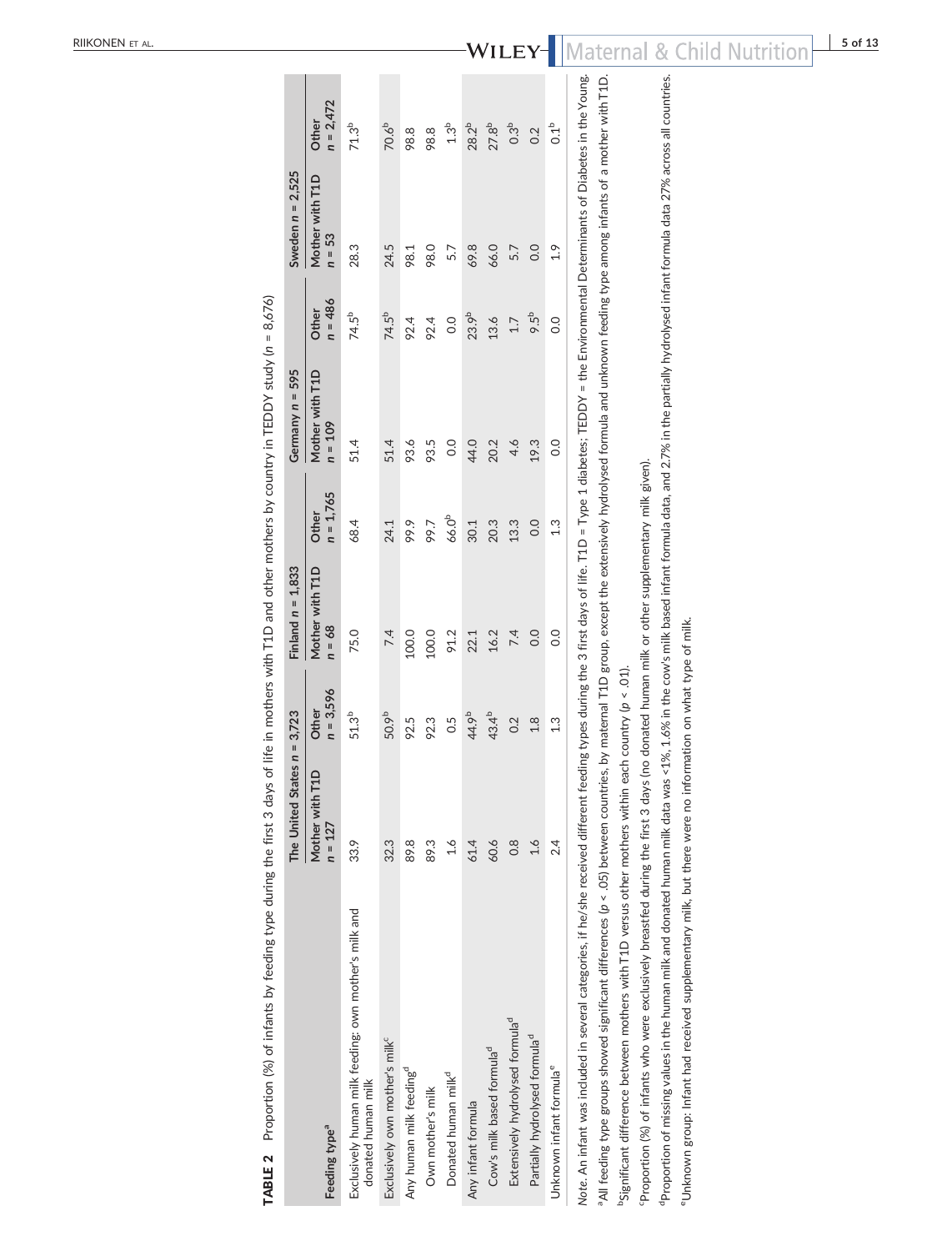was common only in Finland, given at a higher frequency to infants of mothers with T1D than to infants of other mothers (91.2% vs. 66.0%, respectively, *p* < .01). The use of cow's milk‐based infant formula was more common among infants of mothers with T1D than among other infants ( $p \le 0.01$ ) in the first 3 days in the United States (60.6% vs. 43.4%, respectively) and Sweden (66.0% vs. 27.8%, respectively). Partially hydrolysed infant formulas were most frequently used in Germany in the first 3 days of life, and mothers with T1D used them significantly more often than other mothers (19.3% vs. 9.5%, respectively, *p* < .01). Examining differences between countries, feeding type was significantly associated (chi-square  $p < .05$ ) with country for the children of non‐T1D mothers. This association was also found among children of mothers with T1D, apart from feeding with extensively hydrolysed formula.

# **3.3** | **First introduced complementary foods and supplementary milks by country**

For the next set of comparisons, we limited the TEDDY cohort to those who had been followed for at least 1 year (*n* = 7,366). There were differences in the first introduced complementary foods by maternal T1D status and by country (Table 3). Results are shown both from birth and after the third day of life.

Infant formula was the most common first complementary food in all four countries. Infants of mothers with T1D more often received infant formula as the first complementary food than mothers without T1D in the United States ( $p < .01$ ), Germany ( $p < .05$ ), and Sweden (*p* < .01), but when restricting the analysis to complementary foods first consumed after the third day of life, the difference was not significant in these countries. In contrast, in Finland, there was no significant difference when looking at the data from the time of birth, but after the third day of life infants of mothers with T1D more often received infant formula as the first complementary food than infants of mothers without T1D (*p* < .05). Root vegetables were commonly used as the first complementary food in the European countries, but not in the United States, where rice was commonly used. For children of non‐T1D mothers, each food was significantly associated with country (*p* < .05) both when looking at the feeding from birth and after the third day of life. For children of mothers with T1D, the results were less consistent: Only rice and root vegetables as the first food, both from birth and from the third day of life, were significantly associated with country.

When examining the type of milk introduced first, we show results by country alone, as the type of milk did not differ between families where the mother had T1D, those with a father or sibling with T1D and those without a first degree relative with T1D. Cow's milk‐ based infant formula was the most common milk type used as a first milk from birth in all the TEDDY countries, but after the third day of life, regular cow's milk (including cow's milk in baby foods/cooking and in ice cream) was the most common first milk in the United States, in Germany, and in Sweden and was also commonly used in Finland (Table 4). Similar to our observations regarding the first 3 days of life, a higher proportion of mothers in Germany introduced partially hydrolysed formulas as the first milk than mothers in the other countries, both from birth and after the third day of life. In Finland, a higher proportion of infants received extensively hydrolysed formulas as the first formula than infants in other countries did, but there was no difference between countries when excluding the first 3 days of life. Once again, virtually all milks showed a significant association with country when looking at the situation both from birth and after the third day of life, with the one exception being extensively hydrolysed milk after the third day, which did not show an association with country.

# **3.4** | **Types of infant formulas and milks used during the first year of life**

The children received various types of infant formulas during the first year of life (Table 5). As the feeding habits were similar for subjects with a first degree relative with T1D (regardless of which relative) and those from the general population, the results are presented by country. The proportion of users of different formula types during the first year of life differed significantly between the countries. Cow's milk-based infant formula was the most common type consumed during the first year of life in all four countries. Giving regular cow's milk or dairy products to the infant before the age of 1 year was also common, regardless of country. Similar to what was observed in the first 3 days of life and for the first introduced milks, partially hydrolysed formulas were most common in Germany, and extensively hydrolysed formulas were most common in Finland. As reported earlier (Table 4), most infants who were given an extensively hydrolysed formula received it during the first 3 days of life.

The proportion of children who received one infant formula type (the four infant formula types in the analysis were cow's milk‐based, soy, partially hydrolysed, and extensively hydrolysed infant formulas) during the first year of life was 53.6% in the United States, 65.9% in Finland, 50.9% in Germany, and 72.7% in Sweden, and the proportions receiving two infant formula types was 27.0% in the United States, 21.4% in Finland, 35.3% in Germany, and 6.8% in Sweden. The proportion of children who did not receive infant formula during the first year of life was highest in Sweden, 20.4% of children, compared with 10.0% in the United States, 9.3% in Finland, and 11.0% in Germany.

The usage of infant formulas with added probiotics during the first year of life was common in Germany but not in the other TEDDY countries (Figure 1a). Infant formulas with added prebiotics were commonly used in all the TEDDY countries (Figure 1b) and, except for in the United States, so were those with added starches (Figure 1c). The usage of infant formulas with added prebiotics became more common between 2005 and 2010 in Finland, Sweden, and the United States (Figure 1b).

# **4** | **DISCUSSION**

The results show that infant feeding patterns differ markedly by maternal T1D status and by country, from the very first days of child's life continuing through the first year. Mothers, regardless of their T1D status, in all four countries, commonly initiated breastfeeding: around 90% in the United States and Germany and nearly 100% in Finland and Sweden. At the same time, giving supplementary milk to the infant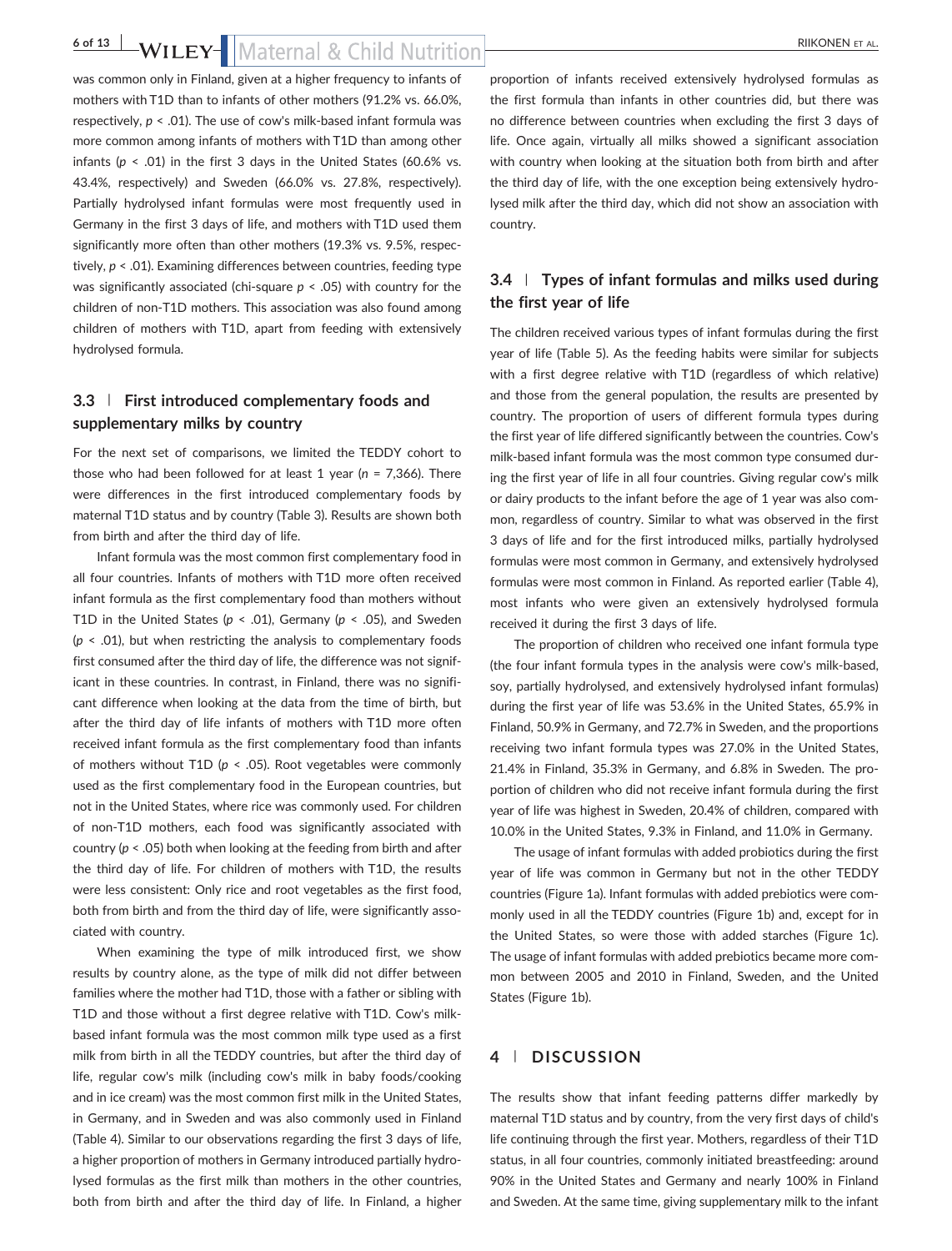|                     | ABLE 3 First introduced intant formula and solid foods after exclusive                                                                                                                                                                                                                                                                          |                      |                                                       |                      | breastfeeding in infants of mothers with 11D and in other infants by country in IEDDY study |                    |                             |                      |
|---------------------|-------------------------------------------------------------------------------------------------------------------------------------------------------------------------------------------------------------------------------------------------------------------------------------------------------------------------------------------------|----------------------|-------------------------------------------------------|----------------------|---------------------------------------------------------------------------------------------|--------------------|-----------------------------|----------------------|
|                     | First complementary foods introduced from birth-Proportion (%) of users                                                                                                                                                                                                                                                                         |                      |                                                       |                      |                                                                                             |                    |                             |                      |
|                     | The United States $n = 2.998$                                                                                                                                                                                                                                                                                                                   |                      | Finland $n = 1,638$                                   |                      | Germany $n = 493$                                                                           |                    | Sweden $n = 2,237$          |                      |
| Food group          | Mother with T1D<br>$n = 107$                                                                                                                                                                                                                                                                                                                    | $n = 2,891$<br>Other | Mother with T1D<br>$= 62$<br>$\overline{\phantom{a}}$ | $n = 1,576$<br>Other | Mother with T1D<br>$n = 93$                                                                 | $n = 400$<br>Other | Mother with T1D<br>$n = 48$ | $n = 2,189$<br>Other |
| From birth          |                                                                                                                                                                                                                                                                                                                                                 |                      |                                                       |                      |                                                                                             |                    |                             |                      |
| Infant formula      | 88.8                                                                                                                                                                                                                                                                                                                                            | 76.7 <sup>a</sup>    | 75.8                                                  | 71.6                 | 77.4                                                                                        | 62.8 <sup>b</sup>  | 87.5                        | 69.1ª                |
| Root vegetable      | 0.0                                                                                                                                                                                                                                                                                                                                             | 2.3                  | 12.9                                                  | 12.4                 | 8.6                                                                                         | 18.0 <sup>b</sup>  | 6.3                         | 15.9                 |
| Fruit               | 1.9                                                                                                                                                                                                                                                                                                                                             | $8.4^{b}$            | 6.5                                                   | 12.5                 | 6.5                                                                                         | 11.0               | 6.3                         | 8.8                  |
| Rice                | 6.5                                                                                                                                                                                                                                                                                                                                             | 6.9                  | 0.0                                                   | 0.2                  | 11                                                                                          | 2.0                | $\overline{0}$              | $\frac{8}{10}$       |
| Other <sup>c</sup>  | 100%<br>2.8                                                                                                                                                                                                                                                                                                                                     | 100%<br>5.8          | 4.8<br>100%                                           | 100%<br>3.2          | 100%<br>6.5                                                                                 | 100%<br>6.3        | 100%<br>$\overline{0}$      | 100%<br>5.3          |
|                     | First complementary foods introduced after 3rd day of life-Proportion (%) of users                                                                                                                                                                                                                                                              |                      |                                                       |                      |                                                                                             |                    |                             |                      |
|                     | The United States $n = 1.613$                                                                                                                                                                                                                                                                                                                   |                      | Finland $n = 1,176$                                   |                      | Germany $n = 358$                                                                           |                    | Sweden $n = 1,633$          |                      |
| Food group          | Mother with T1D n = 34                                                                                                                                                                                                                                                                                                                          | Other $n = 1,579$    | with $T1D n = 51$<br>Mother                           | Other $n = 1,125$    | 51<br>Mother with T1D n =                                                                   | 307<br>Other $n =$ | Mother with T1D n = 18      | Other $n = 1,615$    |
| After 3 days of age |                                                                                                                                                                                                                                                                                                                                                 |                      |                                                       |                      |                                                                                             |                    |                             |                      |
| Infant formula      | 64.7                                                                                                                                                                                                                                                                                                                                            | 58.1                 | 76.5                                                  | 60.5 <sup>b</sup>    | 60.8                                                                                        | 51.5               | 66.7                        | 58.3                 |
| Root vegetable      | $\overline{0}$                                                                                                                                                                                                                                                                                                                                  | 4.1                  | 15.7                                                  | 17.4                 | 15.7                                                                                        | 23.5               | 16.7                        | 21.6                 |
| Fruit               | 5.9                                                                                                                                                                                                                                                                                                                                             | 15.3                 | 7.8                                                   | 17.5                 | 11.8                                                                                        | 14.3               | 16.7                        | 12.0                 |
| Rice                | 20.6                                                                                                                                                                                                                                                                                                                                            | 12.5                 | 0.0                                                   | 0.3                  | 2.0                                                                                         | 2.6                | 0.0                         | 1.1                  |
| Other <sup>c</sup>  | 100%<br>8.9                                                                                                                                                                                                                                                                                                                                     | 100%<br>9.9          | 100%<br>0.0                                           | 100%<br>4.3          | 100%<br>9.8                                                                                 | 100%<br>$\approx$  | 100%<br>0.0                 | 100%<br>7.1          |
|                     | Note. Proportion (%) of users in those subjects who stayed in the study for at least the first year of life with first food information from the first year of life (n = 7,366). T1D = Type 1 diabetes; TEDDY = the Environmen<br>Determinants of Diabetes in the Young.                                                                        |                      |                                                       |                      |                                                                                             |                    |                             |                      |
|                     | Significant difference between mothers with T1D versus other mothers within                                                                                                                                                                                                                                                                     |                      | each country (p < .01).                               |                      |                                                                                             |                    |                             |                      |
|                     | <sup>9</sup> Significant difference between mothers with T1D versus other mothers within                                                                                                                                                                                                                                                        |                      | each country ( $p < .05$ ).                           |                      |                                                                                             |                    |                             |                      |
|                     | "Other group included the following foods: spinach, peas/green beans, cabbages, squash/pumpkin, tomato or tomato sauce, corn, other vegetable, wheat, barley, oats, rye, pork, beef, poultry, other meat, sausage/hot<br>dogs, fish or other seafood, egg, milk products, regular cow's milk or ice cream, and soy milk and other soy products. |                      |                                                       |                      |                                                                                             |                    |                             |                      |

TABLE 3 First introduced infant formula and solid foods after exclusive breastfeeding in infants of mothers with T1D and in other infants by country in TEDDY study -i

RIIKONEN ET AL .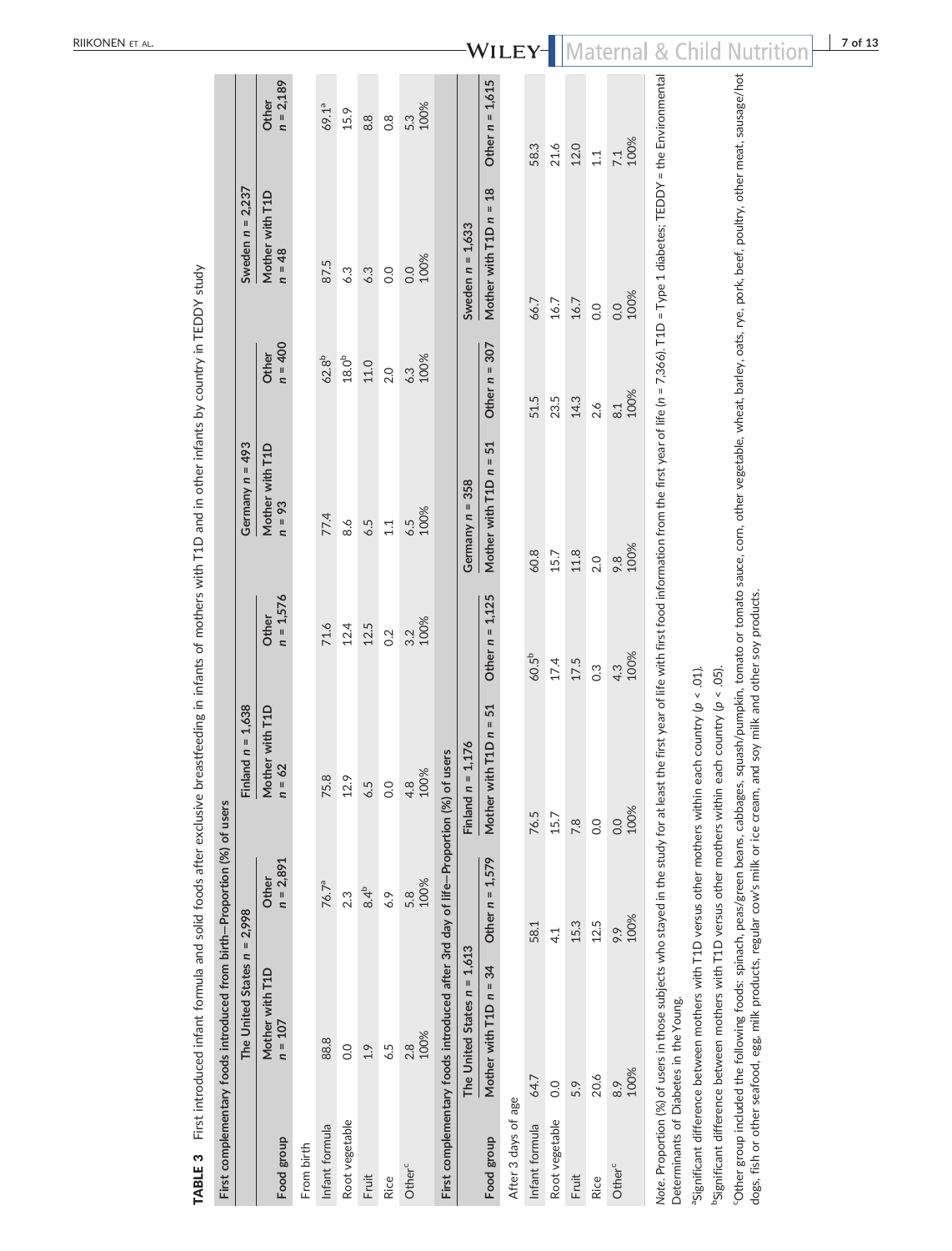#### TABLE 4 First introduced milks by country in TEDDY study

|                           | First used supplementary milk-Proportion (%) of users |                     |                   |                    |  |  |
|---------------------------|-------------------------------------------------------|---------------------|-------------------|--------------------|--|--|
| Type of formula           | The United States $n = 2,998$                         | Finland $n = 1,638$ | Germany $n = 493$ | Sweden $n = 2,237$ |  |  |
| From birth                |                                                       |                     |                   |                    |  |  |
| Cow's milk formula        | 72.9                                                  | 62.5                | 38.5              | 71.4               |  |  |
| Extensively hydrolysed    | 0.9                                                   | 11.1                | 3.3               | 1.2                |  |  |
| Partially hydrolysed      | 3.1                                                   | 0.3                 | 35.9              | 0.3                |  |  |
| Soy formula               | 3.7                                                   | 0.4                 | 0.4               | 0.0                |  |  |
| Cow's milk <sup>a</sup>   | 13.0                                                  | 16.5                | 16.8              | 23.8               |  |  |
| Unknown <sup>b</sup>      | 1.4                                                   | 1.3                 | 0.0               | 0.1                |  |  |
| Tied/missing <sup>c</sup> | 5.0                                                   | 8.0                 | 5.1               | 3.2                |  |  |
|                           | 100%                                                  | 100%                | 100%              | 100%               |  |  |
| After 3 days of age       |                                                       |                     |                   |                    |  |  |
| Cow's milk formula        | 31.7                                                  | 54.2                | 24.8              | 43.7               |  |  |
| Extensively hydrolysed    | 2.5                                                   | 2.6                 | 1.0               | 2.8                |  |  |
| Partially hydrolysed      | 8.1                                                   | 0.9                 | 28.8              | 0.4                |  |  |
| Soy formula               | 9.9                                                   | 0.7                 | 0.4               | 0.1                |  |  |
| Cow's milk <sup>a</sup>   | 42.2                                                  | 36.1                | 34.5              | 49.9               |  |  |
| Unknown <sup>b</sup>      | 0.5                                                   | 0.2                 | 0.0               | 0.0                |  |  |
| Tied/missing <sup>c</sup> | 5.0                                                   | 5.3                 | 10.5              | 3.3                |  |  |
|                           | 100%                                                  | 100%                | 100%              | 100%               |  |  |

*Note*. Proportion (%) of users in those subjects who stayed in the study for at least the first year of life with first milk information from the first year of life (*n* = 7,366). TEDDY = the Environmental Determinants of Diabetes in the Young.

<sup>a</sup>Numbers include cow's milk, cow's milk in foods/food preparation, and ice cream.

bUnknown group: Infant has received supplementary milk, but there were no information on what type of milk.

c Tied/missing: Subjects were introduced to more than one supplemental milk at the same time (tied), or did not report a first supplementary milk in the first year (missing).

TABLE 5 Proportion of users of different type of milk feeding during the first year of life by country in TEDDY study—in those subjects who stayed in the study for at least the first year of life with milk feeding information

|                                                    | The United States $n = 2,998$ | Finland $n = 1,638$ | Germany $n = 493$ | Sweden $n = 2,237$ |
|----------------------------------------------------|-------------------------------|---------------------|-------------------|--------------------|
| Milk feeding type                                  | Users $(\%)$                  | Users (%)           | Users (%)         | Users $(\%)$       |
| Cow's milk based infant formula <sup>a</sup>       | 86.1                          | 88.7                | 74.8              | 78.6               |
| Soy formula <sup>b</sup>                           | 24.4                          | 4.0                 | 2.0               | 0.2                |
| Partially hydrolysed infant formula <sup>b</sup>   | 19.5                          | 3.7                 | 49.5              | 1.0                |
| Extensively hydrolysed infant formula <sup>c</sup> | 7.3                           | 22.6                | 4.1               | 6.9                |
| Cow's milk <sup>d</sup>                            | 98.5                          | 96.7                | 95.7              | 99.2               |
| Unknowne                                           | 2.3                           | 2.0                 | 0.2               | 0.1                |

*Note*. An infant was included in several categories, if he/she received different milk feeding types during the first year. TEDDY = the Environmental Determinants of Diabetes in the Young.

<sup>a</sup> All pairs of countries differ statistically ( $p < .05$ ) from each other except Germany and Sweden.

<sup>b</sup>All pairs of countries differ statistically (*p* < .05) from each other.

c All pairs of countries differ statistically (*p* < .05) from each other except the United States and Sweden.

<sup>d</sup>All pairs of countries differ statistically (*p* < .05) from each other except Finland and Germany. Cow's milk variable includes cow's milk, cow's milk in foods/ food preparation, and ice cream.

e Unknown group: Infant has received supplementary milk, but there were no information on what kind of milk it was.

during the first 3 days, reflecting the duration of infant's stay at the maternity ward, was common in all the countries, though the type of supplementary milk differed by maternal T1D status and by country. The high frequency of giving supplementary milk to the infants during the first 3 days of life leads to the result that, of all observed infants, only 62% (ranging from 50.7% in the United States to 70.4% in Sweden) exclusively received human milk and only 52% (ranging from 23.5% in Finland to 70.3% in Germany) exclusively received their own mother's milk during that time. The most common first complementary food was infant formula in all of the countries. During the first year of life, most of the infants received conventional cow's milk (may have consumed as a drink or mixed with baby foods/cooking). Some formulas were country‐specific with soy formulas being the most popular in the United States, partially hydrolysed ones in Germany and the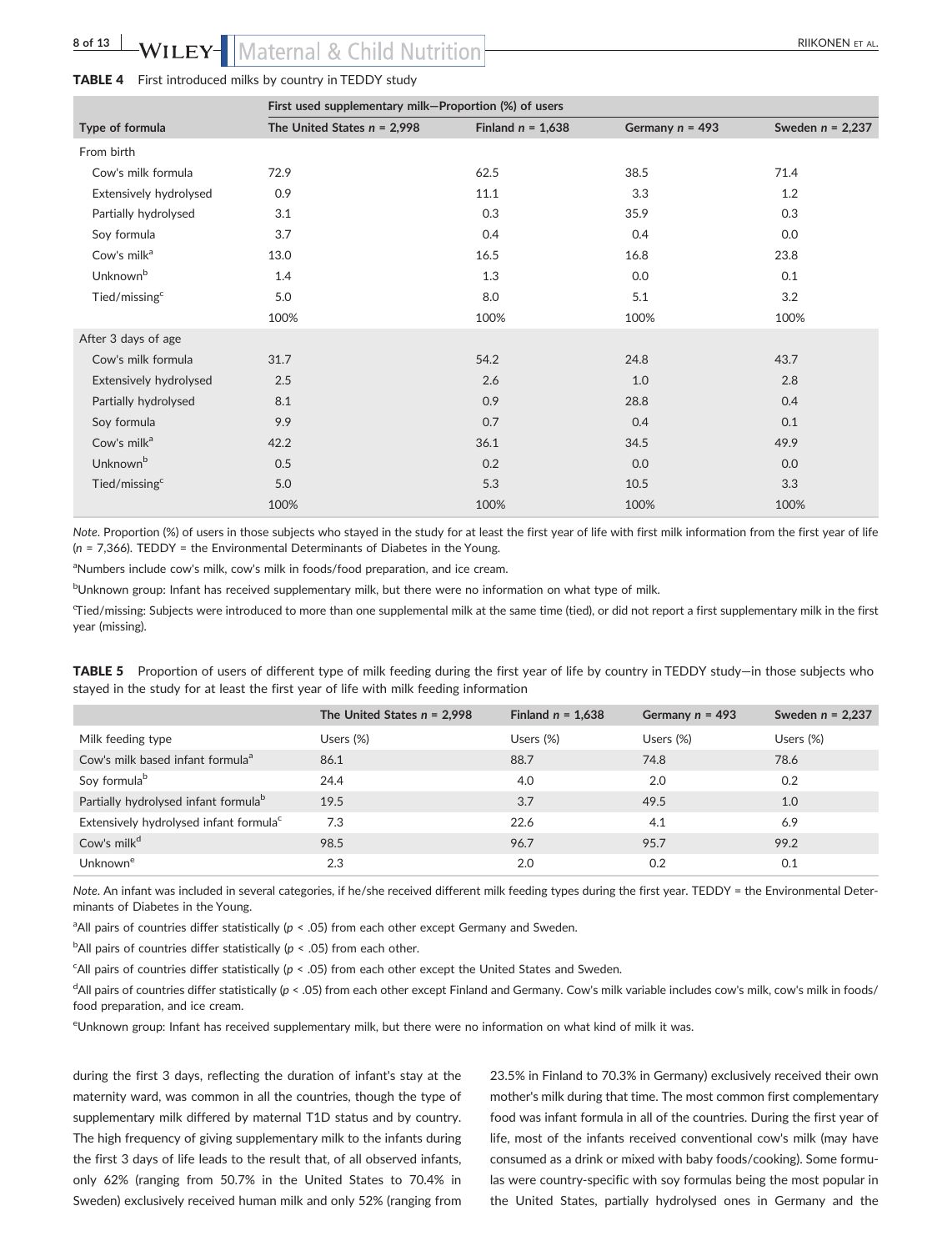

FIGURE 1 Proportion of users (%) of infant formula with added probiotics (a), prebiotics (b), and starch (c) during the first year by country in The Environmental Determinants of Diabetes in the Young (TEDDY) study. (a) Total number of infants who consumed infant formulas with added probiotics between 2005 and 2010 was 62 in the United States, 30 in Finland, 217 in Germany, and 69 in Sweden. (b) Total number of infants who consumed infant formulas with added prebiotics between 2005 and 2010 was 431 in the United States, 837 in Finland, 206 in Germany, and 1,001 in Sweden. (c) Total number of infants who consumed infant formulas with added starch between 2005 and 2010 was 333 in the United States, 1,103 in Finland, 396 in Germany, and 1,536 in Sweden

United States, and extensively hydrolysed ones in Finland. Infant formulas used in the current study commonly included nutritional additives: probiotics, prebiotics, and starches.

The TEDDY study is a multinational prospective birth cohort study with standardized recruitment and harmonized dietary data collection methods, which creates the opportunity to compare infant feeding habits during the first year of life according to maternal T1D status and country. The study design minimizes the possibility of recall bias due to frequent clinic visits and/or phone calls. In the data used for

# RIIKONEN ET AL. **19 of 13**<br>**WILEY-** Maternal & Child Nutrition 19 of 13

this report, there was a paucity of missing information (three children excluded due to missing dietary information) and a small number of children who left the study during their first year (1,307 [15%] children). The proportion of TEDDY subjects having a mother with T1D was 3.4% in the United States, 3.7% in Finland, 18.3% in Germany, and 2.1% in Sweden, which allowed us to compare infant feeding patterns between infants with and without maternal T1D.

Limitations of the study include infant feeding habits during the first 3 days being reported by parents at the first clinic visit at 3 months of age, which may have led to recall bias, and that parents do not necessarily know what kind of milk was given to their child in the maternity ward. In addition, only initiation of use, not the amount of supplementary milk was studied. All the infants participating in the study had high risk HLA‐DQ genotypes, and 11% of the infants in the study population had a mother, father, or a sibling with T1D. Germany's study population consisted of a larger proportion of infants with a first degree relative with T1D (37%) compared with the other countries. The family was informed of the infant's genetic risk 4–6 weeks after birth. The knowledge about the genetic risk, the presence of T1D in a family member, and the participation in a study protocol might have influenced feeding practices in infancy. We hypothesize that families aware of the child's increased risk of T1D may have adhered to country‐specific infant feeding guidelines more closely than the general population, especially if the family was familiar with the evidence on protective or risk factors of T1D in infancy. However, this may not be related to the first days of life (excluding T1D relatives), because the results of the genetic test were verified 4–6 weeks after birth.

In the current study, the duration of exclusive and overall breastfeeding was shorter than recommended by the WHO in all four countries. The proportion of infants who exclusively received human milk during the first 3 days was relatively low in all the countries, and even lower among infants of mothers with T1D compared with those without in the United States, Germany, and Sweden. In Finland, although the proportion of infants receiving human milk was highest, that of those receiving their own mother's milk was lowest. The reasons behind the low frequency of exclusive breastfeeding were not evaluated in the current study, and require further exploration. Lower exclusive breastfeeding rates among mothers with T1D have been observed in several studies and have been explained by demographic and clinical confounding factors such as mode of delivery, length of gestation, maternal age and education, paternal education, and early postpartum feeding (Hummel et al., 2007; Hummel et al., 2014; Sorkio et al., 2010). Sorkio et al. (2010) reported that the overall breastfeeding period was longer among infants who received only breast milk during the first 3 days, even when confounding factors were taken into account (Sorkio et al., 2010). Clinical characteristics, including caesarean section, Apgar score, and birth weight, seem to explain the lower exclusive breastfeeding rates among mothers with T1D, as previously reported in TEDDY (Hummel et al., 2014).

Our finding that a large proportion of all the infants received supplementary milk in addition to breastfeeding during the first 3 days of life in all the countries has been reported in earlier studies (Blomquist et al., 1994; Erkkola et al., 2010; Grummer‐Strawn et al., 2008; K. S. Holmberg, Peterson, & Oscarsson, 2014), although it is recommended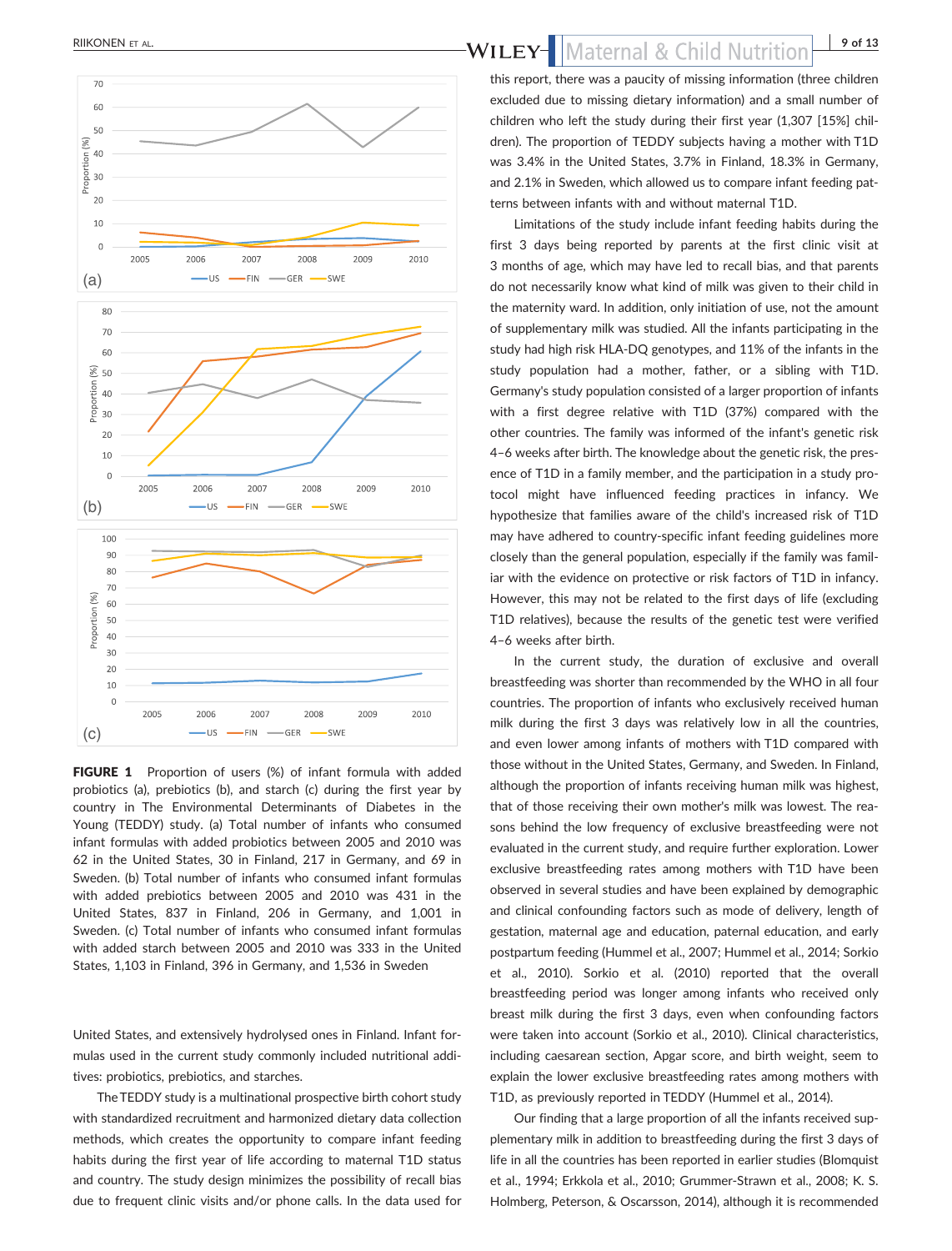# **10 of 13 bs** by **b** by **b** b **c** b  $\overline{B}$  **c** b  $\overline{B}$  **c**  $\overline{B}$  **c**  $\overline{B}$  **c**  $\overline{B}$  **c**  $\overline{B}$  **c**  $\overline{B}$  **c**  $\overline{B}$  **c**  $\overline{B}$  **c**  $\overline{B}$  **c**  $\overline{B}$  **c**  $\overline{B}$  **c**  $\overline{B}$  **c**  $\overline{B}$  **c**

that breastfed infants should be given supplementary milk in the maternity ward only when medically necessary (American Academy of Pediatrics, 2012; European Commission, Directorate Public Health and Risk Assessment, 2008; UNICEF, 2015). Further studies should investigate the reasons for this common use of supplementary milk during the first days of life, and what are the consequences of early supplementary feeding regarding later feeding habits. Finland differed from the other countries in the high use of donated human milk and extensively hydrolysed infant formula during the first days. The more common use of extensively hydrolysed infant formula in Finnish maternity wards might be a consequence of a dietary intervention study (TRIGR Study Group, 2007) going on in Finland, which might have had an influence on feeding practices in hospitals. The more common usage of partially hydrolysed infant formulas in Germany reflects the national recommendations for allergy prevention in infants having at least one first degree relative with an allergic disease based on the GINI‐Study (von Berg et al., 2003; von Berg et al., 2007; von Berg et al., 2008; von Berg et al., 2013).

There were differences in the first introduced milk and milk feeding during the first year of life between the participating countries. Cow's milk‐based infant formula was the most commonly used first milk type in all countries during the first year of life from birth, and also common after 3 days of age. Interestingly, after 3 days of age, the use of regular cow's milk was more frequently the first milk type than infant formula in the United States, Germany, and Sweden, and commonly used in Finland, too. This result might partly reflect the use of commercial or homemade baby foods containing, or prepared with, cow's milk.

There were country‐specific differences in the use of infant formulas with certain additions during the first year of life. While the use of formulas with added probiotics was common in Germany, but not in other countries, the use of infant formulas with added prebiotics became more prevalent in all the countries during the follow‐ up of the TEDDY study. The health effects of probiotic and prebiotic products (including infant formulas) were reviewed and summarized by Thomas et al., which showed that probiotic and prebiotic products do not seem to have adverse effects for healthy infants, but more studies are needed (Thomas et al., 2010). Further, a systematic review and comment by the European Society for Pediatric Gastroenterology, Hepatology and Nutrition committee on nutrition considered that, while infant formulas are increasingly supplemented with probiotics and prebiotics, there is a need to further investigate the health effects and long-term safety of these supplemented infant formulas (Braegger et al., 2011). According to our results, the use of infant formulas with added starches was common in European countries but not in the United States. In the United States, parents sometimes add starch (usually rice cereal) to infant formula to prevent regurgitation (O'Connor, 2009). Many commercial so‐called follow‐up formulas (from 6 months onwards) contain starch to increase the viscosity, slow down gastric emptying and increase energy density, purportedly to prolong satiety, and subsequently help babies to sleep longer. A systematic review and meta‐analysis mentioned that thickened formulas were increasingly used to treat infants with gastroesophageal reflux, an idea driven to a large extent by the baby food industry (Horvath, Dziechciarz, & Szajewska, 2008). According to that review, rice starch

(more popular in North America), carob‐bean gum (more popular in Europe), carob-seed flour, and sodium carboxymethylcellulose are often used as a thickener. Because our results indicate that the use of infant formulas with different additives is common, it calls for the investigation of their efficacy and safety. We did not assess whether parents actively decided for or against a formula with certain additives, or whether the availability in the different countries, and over time, were the main reasons for the differences between the countries in the use of infant formulas with additives.

In conclusion, milk feeding was found to differ in many respects, depending on maternal T1D and country, in the early days and during the first year of an infant's life. This descriptive data may be useful in understanding early infant feeding practices and in planning potential interventions, which affect infant feeding. This awareness may also be important for etiological research on the nutritional origin of chronic diseases.

#### **ACKNOWLEDGMENTS**

The authors thank the participation of all families and the work of the TEDDY Study Group. The TEDDY Study is funded by U01 DK63829, U01 DK63861, U01 DK63821, U01 DK63865, U01 DK63863, U01 DK63836, U01 DK63790, UC4 DK63829, UC4 DK63861, UC4 DK63821, UC4 DK63865, UC4 DK63863, UC4 DK63836, UC4 DK95300, UC4 DK100238, UC4 DK106955, UC4 DK112243, UC4 DK117483, and Contract HHSN267200700014C from the National Institute of Diabetes and Digestive and Kidney Diseases (NIDDK), National Institute of Allergy and Infectious Diseases (NIAID), National Institute of Child Health and Human Development (NICHD), National Institute of Environmental Health Sciences (NIEHS), Centers for Disease Control and Prevention (CDC), and JDRF. This work is supported in part by the NIH/NCATS Clinical and Translational Science Awards to the University of Florida (UL1 TR000064) and the University of Colorado (UL1 TR001082).

#### **CONFLICTS OF INTEREST**

The authors declare that they have no conflicts of interest.

### **CONTRIBUTIONS**

AR conducted research and wrote the manuscript; DH analysed data and contributed to the manuscript; UU, NM, SK, JY, CAA, and SH reviewed and edited the manuscript, JMN and SMV provided major input to the study design, analysis and interpretation of data, contributed to writing, and revised the article critically.

#### **ORCID**

*Anne Riikonen* <http://orcid.org/0000-0003-0154-0271> *Carin Andrén Aronsson* <http://orcid.org/0000-0003-0256-9367>

### **REFERENCES**

American Academy of Pediatrics. (2012). Policy statement, breastfeeding and the use of human milk. Retrieved 02/10, 2016, from [http://pediat](http://pediatrics.aappublications.org/content/129/3/e827)[rics.aappublications.org/content/129/3/e827](http://pediatrics.aappublications.org/content/129/3/e827)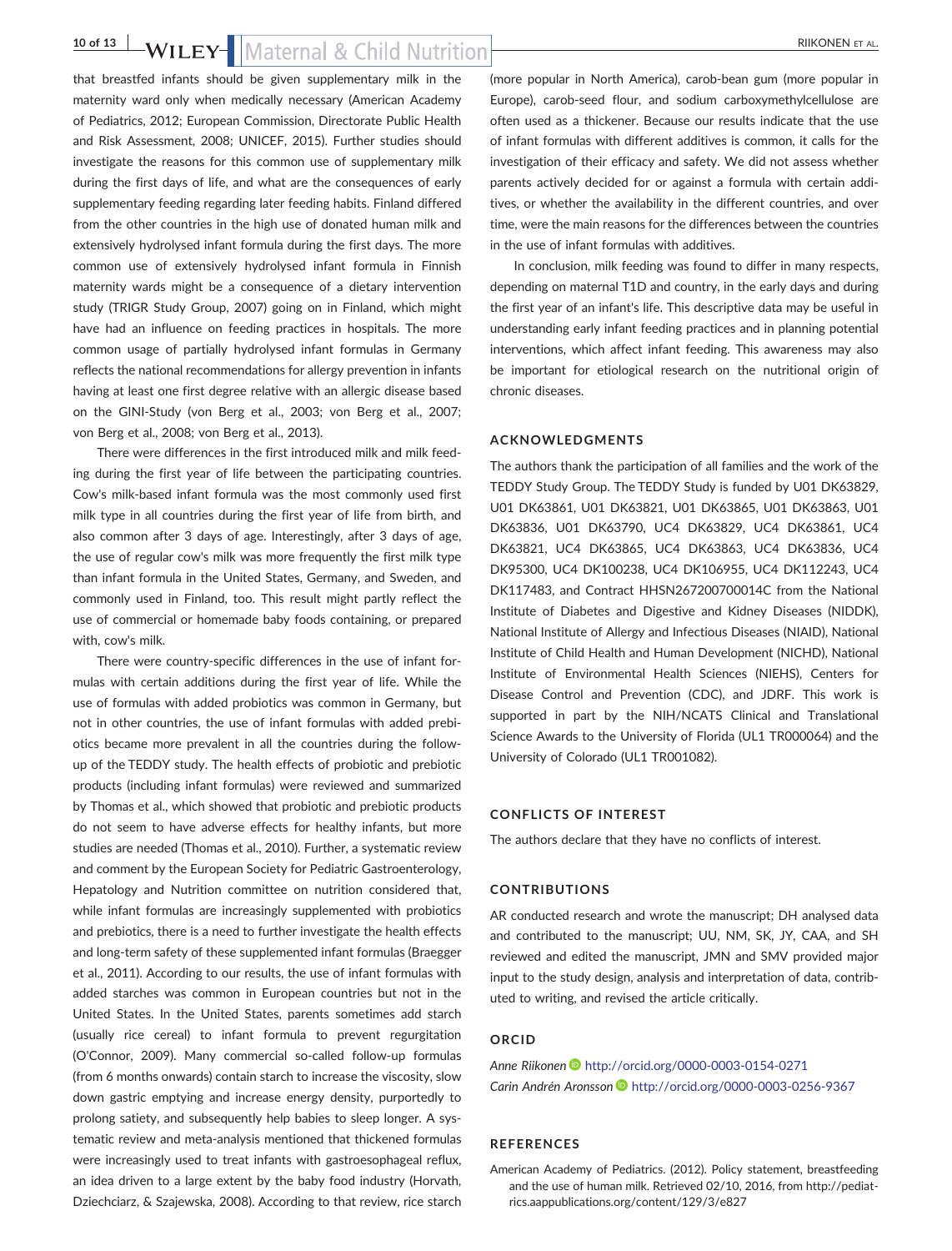*Child Nutrition*, *11*(4), 803–814.

- Andren Aronsson, C., Uusitalo, U., Vehik, K., Yang, J., Silvis, K., Hummel, S., … The TEDDY Study Group (2015). Age at first introduction to complementary foods is associated with sociodemographic factors in children with increased genetic risk of developing type 1 diabetes. *Maternal &* RIIKONEN ET AL. **11 of 13**<br>WILEY-WILEY-Maternal & Child Nutrition 11 of 13
- Blomquist, H. K., Jonsbo, F., Serenius, F., & Persson, L. A. (1994). Supplementary feeding in the maternity ward shortens the duration of breast feeding. *Acta Paediatrica (Oslo, Norway : 1992)*, *83*(11), 1122–1126.
- Braegger, C., Chmielewska, A., Decsi, T., Kolacek, S., Mihatsch, W., Moreno, L., … ESPGHAN Committee on Nutrition (2011). Supplementation of infant formula with probiotics and/or prebiotics: A systematic review and comment by the ESPGHAN committee on nutrition. *Journal of Pediatric Gastroenterology and Nutrition*, *52*(2), 238–250.
- EFSA Panel on Dietetic Products, Nutrition and Allergies (2009). Scientific opinion on the appropriate age for introduction of complementary feeding of infants. *EFSA Journal*, *7*, 1423. Retrieved from [www.efsa.](http://www.efsa.europa.eu) [europa.eu](http://www.efsa.europa.eu)
- Erkkola, M., Pigg, H. M., Virta‐Autio, P., Hekkala, A., Hypponen, E., Knip, M., & Virtanen, S. M. (2005). Infant feeding patterns in the finnish type I diabetes prediction and prevention nutrition study cohort. *European Journal of Clinical Nutrition*, *59*(1), 107–113.
- Erkkola, M., Salmenhaara, M., Kronberg‐Kippila, C., Ahonen, S., Arkkola, T., Uusitalo, L., … Virtanen, S. M. (2010). Determinants of breast‐feeding in a Finnish birth cohort. *Public Health Nutrition*, *13*(4), 504–513.
- ESPGHAN Committee on Nutrition, Agostoni, C., Braegger, C., Decsi, T., Kolacek, S., Koletzko, B., … van Goudoever, J. (2009). Breast‐feeding: A commentary by the ESPGHAN committee on nutrition. *Journal of Pediatric Gastroenterology and Nutrition*, *49*(1), 112–125.
- European Commission, Directorate Public Health and Risk Assessment. (2008). EU project on promotion of breastfeeding in Europe. *Protection, promotion and support of breastfeeding in europe: A blueprint for action (revised)*. Retrieved 02/10, 2016, from [http://www.aeped.es/sites/](http://www.aeped.es/sites/default/files/6-newblueprintprinter.pdf) default/files/6‐[newblueprintprinter.pdf](http://www.aeped.es/sites/default/files/6-newblueprintprinter.pdf)
- Greer, F. R., Sicherer, S. H., Burks, A. W., American Academy of Pediatrics Committee on Nutrition, & American Academy of Pediatrics Section on Allergy and Immunology (2008). Effects of early nutritional interventions on the development of atopic disease in infants and children: The role of maternal dietary restriction, breastfeeding, timing of introduction of complementary foods, and hydrolyzed formulas. *Pediatrics*, *121*(1), 183–191.
- Grummer‐Strawn, L. M., Scanlon, K. S., & Fein, S. B. (2008). Infant feeding and feeding transitions during the first year of life. *Pediatrics*, *122*(Suppl 2), S36–S42.
- Hagopian, W. A., Erlich, H., Lernmark, A., Rewers, M., Ziegler, A. G., Simell, O., … the TEDDY Study Group (2011). The environmental determinants of diabetes in the young (TEDDY): Genetic criteria and international diabetes risk screening of 421 000 infants. *Pediatric Diabetes*, *12*(8), 733–743.
- Holmberg, H., Wahlberg, J., Vaarala, O., Ludvigsson, J., & ABIS Study Group (2007). Short duration of breast‐feeding as a risk‐factor for beta-cell autoantibodies in 5-year-old children from the general population. *The British Journal of Nutrition*, *97*(1), 111–116.
- Holmberg, K. S., Peterson, U. M., & Oscarsson, M. G. (2014). A two‐decade perspective on mothers' experiences and feelings related to breastfeeding initiation in sweden. *Sexual & Reproductive Healthcare: Official Journal of the Swedish Association of Midwives*, *5*(3), 125–130.
- Hornell, A., Hofvander, Y., & Kylberg, E. (2001). Introduction of solids and formula to breastfed infants: A longitudinal prospective study in Uppsala, Sweden. *Acta Paediatrica (Oslo, Norway : 1992)*, *90*(5), 477–482.
- Horvath, A., Dziechciarz, P., & Szajewska, H. (2008). The effect of thickened-feed interventions on gastroesophageal reflux in infants: Systematic review and meta‐analysis of randomized, controlled trials. *Pediatrics*, *122*(6), e1268–e1277.
- Hummel, S., Vehik, K., Uusitalo, U., McLeod, W., Aronsson, C. A., Frank, N., … TEDDY Study Group (2014). Infant feeding patterns in families with

a diabetes history—Observations from the environmental determinants of diabetes in the young (TEDDY) birth cohort study. *Public Health Nutrition*, *17*(12), 2853–2862.

- Hummel, S., Winkler, C., Schoen, S., Knopff, A., Marienfeld, S., Bonifacio, E., & Ziegler, A. G. (2007). Breastfeeding habits in families with type 1 diabetes. *Diabetic Medicine: A Journal of the British Diabetic Association*, *24*(6), 671–676.
- Kramer, M. S., Chalmers, B., Hodnett, E. D., Sevkovskaya, Z., Dzikovich, I., Shapiro, S., … PROBIT Study Group (2001). Promotion of breastfeeding intervention trial (PROBIT): A randomized trial in the Republic of Belarus. *Journal of the American Medical Association*, *285*(4), 413–420.
- Lamb, M. M., Miller, M., Seifert, J. A., Frederiksen, B., Kroehl, M., Rewers, M., & Norris, J. M. (2015). The effect of childhood cow's milk intake and HLA‐DR genotype on risk of islet autoimmunity and type 1 diabetes: The diabetes autoimmunity study in the young. *Pediatric Diabetes*, *16*(1), 31–38.
- Nold, J. L., & Georgieff, M. K. (2004). Infants of diabetic mothers. *Pediatric Clinics of North America*, *51*(3), 619–637. viii
- Nordic Council of Ministers (2014). *Nordic nutrition recommendations 2012: Integrating nutrition and physical activity*. Copenhagen: Nordic Council of Ministers.
- Norris, J. M., Barriga, K., Klingensmith, G., Hoffman, M., Eisenbarth, G. S., Erlich, H. A., & Rewers, M. (2003). Timing of initial cereal exposure in infancy and risk of islet autoimmunity. *Journal of the American Medical Association*, *290*(13), 1713–1720.
- Nucci, A. M., Virtanen, S. M., Sorkio, S., Barlund, S., Cuthbertson, D., Uusitalo, U., … TRIGR Investigators. (2017). Regional differences in milk and complementary feeding patterns in infants participating in an international nutritional type 1 diabetes prevention trial. *Maternal & Child Nutrition*, *13*(3).<https://doi.org/10.1111/mcn.12354>. Epub 2016 Oct 7
- O'Connor, N. R. (2009). Infant formula. *American Family Physician*, *79*(7), 565–570.
- Rebhan, B., Kohlhuber, M., Schwegler, U., Koletzko, B. V., & Fromme, H. (2009). Infant feeding practices and associated factors through the first 9 months of life in Bavaria, Germany. *Journal of Pediatric Gastroenterology and Nutrition*, *49*(4), 467–473.
- Schiess, S., Grote, V., Scaglioni, S., Luque, V., Martin, F., Stolarczyk, A., … European Childhood Obesity Project (2010). Introduction of complementary feeding in 5 European countries. *Journal of Pediatric Gastroenterology and Nutrition*, *50*(1), 92–98.
- Sorkio, S., Cuthbertson, D., Barlund, S., Reunanen, A., Nucci, A. M., Berseth, C. L., … TRIGR Study Group (2010). Breastfeeding patterns of mothers with type 1 diabetes: Results from an infant feeding trial. *Diabetes/ Metabolism Research and Reviews*, *26*(3), 206–211.
- TEDDY Study Group (2007). The environmental determinants of diabetes in the young (TEDDY) study: Study design. *Pediatric Diabetes*, *8*(5), 286–298.
- TEDDY Study Group (2008). The environmental determinants of diabetes in the young (TEDDY) study. *Annals of the New York Academy of Sciences*, *1150*, 1–13.
- Thomas, D. W., Greer, F. R., American Academy of Pediatrics Committee on Nutrition, & American Academy of Pediatrics Section on Gastroenterology, Hepatology, and Nutrition (2010). Probiotics and prebiotics in pediatrics. *Pediatrics*, *126*(6), 1217–1231.
- TRIGR Study Group (2007). Study design of the trial to reduce IDDM in the genetically at risk (TRIGR). *Pediatric Diabetes*, *8*(3), 117–137.
- UNICEF. (2015). The baby‐friendly hospital initiative. Retrieved 9/9, 2015, from<http://www.unicef.org/programme/breastfeeding/baby.htm>
- Virtanen, S. M., Hypponen, E., Laara, E., Vahasalo, P., Kulmala, P., Savola, K., … Akerblom, H. K. (1998). Cow's milk consumption, disease‐associated autoantibodies and type 1 diabetes mellitus: A follow‐up study in siblings of diabetic children. Childhood diabetes in Finland study group. *Diabetic Medicine: A Journal of the British Diabetic Association*, *15*(9), 730–738.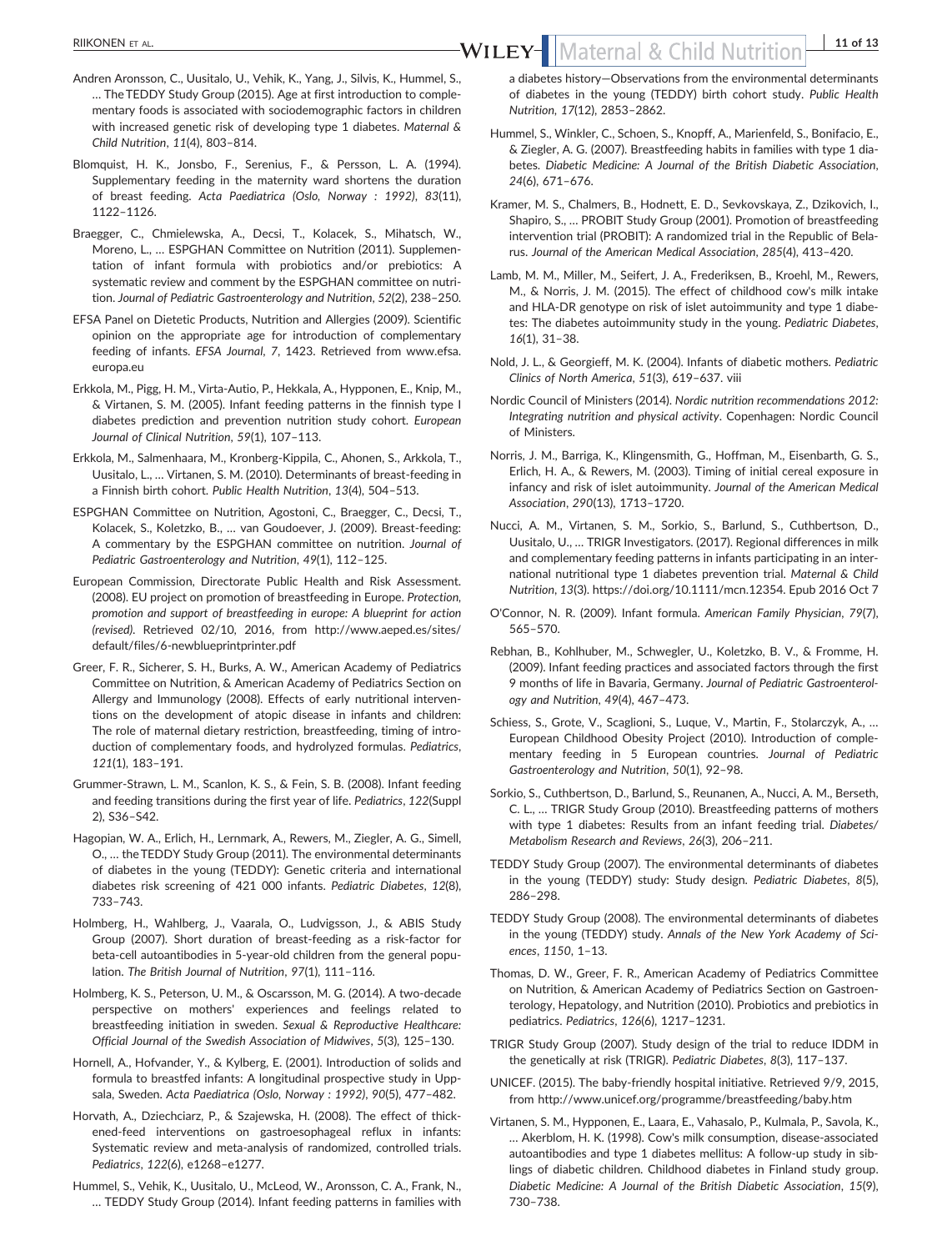# 12 of 13 **bs** by **LEY** Maternal & Child Nutrition **CONCERNAL RIIKONEN ET AL.**

- Virtanen, S. M., Laara, E., Hypponen, E., Reijonen, H., Rasanen, L., Aro, A., … Akerblom, H. K. (2000). Cow's milk consumption, HLA‐DQB1 genotype, and type 1 diabetes: A nested case‐control study of siblings of children with diabetes. childhood diabetes in finland study group. *Diabetes*, *49*(6), 912–917.
- Virtanen, S. M., Nevalainen, J., Kronberg‐Kippila, C., Ahonen, S., Tapanainen, H., Uusitalo, L., … Knip, M. (2012). Food consumption and advanced beta cell autoimmunity in young children with HLA‐conferred susceptibility to type 1 diabetes: A nested case-control design. *The American Journal of Clinical Nutrition*, *95*(2), 471–478.
- Virtanen, S. M., Rasanen, L., Aro, A., Lindstrom, J., Sippola, H., Lounamaa, R., … Childhood Diabetes in Finland Study Group (1991). Infant feeding in Finnish children less than 7 yr of age with newly diagnosed IDDM. Childhood diabetes in Finland study group. *Diabetes Care*, *14*(5), 415–417.
- Virtanen, S. M., Takkinen, H. M., Nevalainen, J., Kronberg‐Kippila, C., Salmenhaara, M., Uusitalo, L., … Knip, M. (2011). Early introduction of root vegetables in infancy associated with advanced ss‐cell autoimmunity in young children with human leukocyte antigen‐conferred susceptibility to type 1 diabetes. *Diabetic Medicine: A Journal of the British Diabetic Association*, *28*(8), 965–971.
- von Berg, A., Filipiak‐Pittroff, B., Kramer, U., Hoffmann, B., Link, E., Beckmann, C., … GINIplus study group. (2013). Allergies in high‐risk schoolchildren after early intervention with cow's milk protein hydrolysates: 10‐Year results from the German infant nutritional intervention (GINI) study. *The Journal of Allergy and Clinical Immunology*, *131*(6), 1565–1573.
- von Berg, A., Filipiak‐Pittroff, B., Kramer, U., Link, E., Bollrath, C., Brockow, I., … GINIplus study group (2008). Preventive effect of hydrolyzed infant formulas persists until age 6 years: Long-term results from the German infant nutritional intervention study (GINI). *The Journal of Allergy and Clinical Immunology*, *121*(6), 1442–1447.
- von Berg, A., Koletzko, S., Filipiak‐Pittroff, B., Laubereau, B., Grubl, A., Wichmann, H. E., … German Infant Nutritional Intervention Study Group (2007). Certain hydrolyzed formulas reduce the incidence of atopic dermatitis but not that of asthma: Three‐year results of the German infant nutritional intervention study. *The Journal of Allergy and Clinical Immunology*, *119*(3), 718–725.
- von Berg, A., Koletzko, S., Grubl, A., Filipiak‐Pittroff, B., Wichmann, H. E., Bauer, C. P., … German Infant Nutritional Intervention Study Group (2003). The effect of hydrolyzed cow's milk formula for allergy prevention in the first year of life: The German infant nutritional intervention study, a randomized double‐blind trial. *The Journal of Allergy and Clinical Immunology*, *111*(3), 533–540.
- Wahlberg, J., Vaarala, O., Ludvigsson, J., & ABIS‐study group (2006). Dietary risk factors for the emergence of type 1 diabetes-related autoantibodies in 21/2 year‐old swedish children. *The British Journal of Nutrition*, *95*(3), 603–608.
- World Health Organization. (2001). Nutrition-complementary feeding. Retrieved 02/18, 2016, from [http://www.who.int/nutrition/topics/](http://www.who.int/nutrition/topics/complementary_feeding/en/) [complementary\\_feeding/en/](http://www.who.int/nutrition/topics/complementary_feeding/en/)
- World Health Organization. (2008). Indicators for assessing infant and young child feeding practices: Conclusions of a consensus meeting held 6–8 November 2007 in Washington D.C., USA. World Health Organization.
- World Health Organization. (2015). Health topics—Breastfeeding. Retrieved 9/9, 2015, from [http://www.who.int/topics/breastfeeding/](http://www.who.int/topics/breastfeeding/en/) [en/](http://www.who.int/topics/breastfeeding/en/)

**How to cite this article:** Riikonen A, Hadley D, Uusitalo U, et al. Milk feeding and first complementary foods during the first year of life in the TEDDY study. *Matern Child Nutr*. 2018;e12611. <https://doi.org/10.1111/mcn.12611>

# **APPENDIX THE TEDDY STUDY GROUP**

Colorado Clinical Center: Marian Rewers, M.D., Ph.D.,  $PI^{1,4,5,6,10,11}$ , Kimberly Bautista<sup>12</sup>, Judith Baxter<sup>9,10,12,15</sup>, Daniel Felipe-Morales, Kimberly Driscoll, Ph.D.<sup>9</sup>, Brigitte I. Frohnert, M. D.<sup>2,14</sup>, Marisa Gallant, M.D.<sup>13</sup>, Patricia Gesualdo<sup>2,6,12,14,15</sup>, Michelle Hoffman<sup>12,13,14</sup>, Rachel Karban<sup>12</sup>, Edwin Liu, M.D.<sup>13</sup>, Jill Norris, Ph. D.<sup>2,3,12</sup>, Adela Samper-Imaz, Andrea Steck, M.D.<sup>3,14</sup>, Kathleen Waugh<sup>6,7,12,15</sup>, Hali Wright<sup>12</sup>. University of Colorado, Anschutz Medical Campus, Barbara Davis Center for Childhood Diabetes.

Finland Clinical Center: Jorma Toppari, M.D., Ph.D., Pl<sup>¥^1,4,11,14</sup>, Olli G. Simell, M.D., Ph.D., Annika Adamsson, Ph.D.^12, Suvi Ahonen\*±§, Heikki Hyöty, M.D., Ph.D.\*<sup>±6</sup>, Jorma Ilonen, M.D., Ph.D.<sup>¥¶3</sup>, Sanna Jokipuu^, Leena Karlsson^, Miia Kähönen<sup>µ¤</sup>, Mikael Knip, M.D., Ph.D.\*<sup>±5</sup>, Mirva Koreasalo<sup>\*±§2</sup>, Kalle Kurppa, M.D., Ph.D.<sup>\*±13</sup>, Tiina Latvaaho<sup>µ¤</sup>, Maria Lönnrot, M.D., Ph.D.\*<sup>±6</sup>, Markus Mattila\*, Elina Mäntymäki<sup>^</sup>, Katja Multasuo<sup>µ¤</sup>, Tiina Niininen<sup>±\*12</sup>, Sari Niinistö<sup>±§2</sup>, Mia Nyblom<sup>\*±</sup>, Paula Ollikainen<sup>µ¤</sup>, Petra Rajala<sup>^</sup>, Jenna Rautanen<sup>±§</sup>, Anne Riikonen<sup>\*±§</sup>, Minna Romo^, Suvi Ruohonen^, Juulia Rönkä<sup>µ¤</sup>, Satu Simell, M.D., Ph.D.<sup>¥13</sup>, Tuula Simell, Ph.D.<sup>¥12</sup>, Maija Sjöberg<sup>¥^12,14</sup>, Aino Stenius<sup>µ¤12</sup>, Sini Vainionpää^, Eeva Varjonen<sup>¥^12</sup>, Riitta Veijola, M.D., Ph.D.<sup>μ</sup>¤14, Suvi M. Virtanen, M.D., Ph.D.\*±§2, Mari Vähä-Mäkilä^, Mari Åkerlund\*<sup>±§</sup>, Katri Lindfors, Ph.D.\*<sup>13¥</sup>University of Turku, \*University of Tampere, <sup>µ</sup>University of Oulu, ^Turku University Hospital, Hospital District of Southwest Finland, <sup>+</sup>Tampere University Hospital, "Oulu University Hospital, §National Institute for Health and Welfare, Finland, ¶University of Kuopio.

Georgia/Florida Clinical Center: Jin-Xiong She, Ph.D., Pl<sup>1,3,4,11</sup>. Desmond Schatz, M.D.\*4,5,7,8, Diane Hopkins<sup>12</sup>, Leigh Steed<sup>12,13,14,15</sup>, Jennifer Bryant, Janey Adams<sup>\*12</sup>, Katherine Silvis<sup>2</sup>, Michael Haller, M.D.\*14, Melissa Gardiner, Richard McIndoe, Ph.D., Ashok Sharma, Stephen W. Anderson, M.D.<sup>^</sup>, Laura Jacobsen, M.D.\*<sup>14</sup>, John Marks, DHSc.\*, P.D. Towe\*. Center for Biotechnology and Genomic Medicine, Augusta University. \*University of Florida, ^ Pediatric Endocrine Associates, Atlanta.

Germany Clinical Center: Anette G. Ziegler, M.D., Pl<sup>1,3,4,11</sup>, Andreas Beyerlein, Ph.D.<sup>2</sup>, Ezio Bonifacio Ph.D.<sup>\*5</sup>, Anita Gavrisan, Cigdem Gezginci, Anja Heublein, Michael Hummel, M.D.<sup>13</sup>. Sandra Hummel, Ph.D.<sup>2</sup>, Annette Knopff<sup>7</sup>, Charlotte Koch, Sibylle Koletzko, M.D.<sup>¶13</sup>, Claudia Ramminger, Roswith Roth, Ph.D.<sup>9</sup>, Marlon Scholz, Joanna Stock<sup>9,12,14</sup>, Katharina Warncke, M.D.<sup>14</sup>, Lorena Wendel, Christiane Winkler, Ph.D.<sup>2,12,15</sup>. Forschergruppe Diabetes e.V. and Institute of Diabetes Research, Helmholtz Zentrum München, Forschergruppe Diabetes, and Klinikum rechts der Isar, Technische Universität München. \*Center for Regenerative Therapies, TU Dresden, ¶Dr. von Hauner Children's Hospital, Department of Gastroenterology, Ludwig Maximillians University Munich.

Sweden Clinical Center: Åke Lernmark, Ph.D., Pl<sup>1,3,4,5,6,8,10,11,15</sup>, Daniel Agardh, M.D., Ph.D.<sup>13</sup>, Carin Andrén Aronsson, Ph.D.<sup>2,12,13</sup>, Maria Ask, Jenny Bremer, Ulla‐Marie Carlsson, Corrado Cilio, Ph.D., M.D.<sup>5</sup>, Emelie Ericson-Hallström, Annika Fors, Lina Fransson, Thomas Gard, Rasmus Bennet, Carina Hansson, Susanne Hyberg, Hanna Jisser, Fredrik Johansen, Berglind Jonsdottir, M.D., Ph.D., Silvija Jovic, Helena Elding Larsson, M.D., Ph.D. <sup>6,14</sup>, Marielle Lindström, Markus Lundgren,